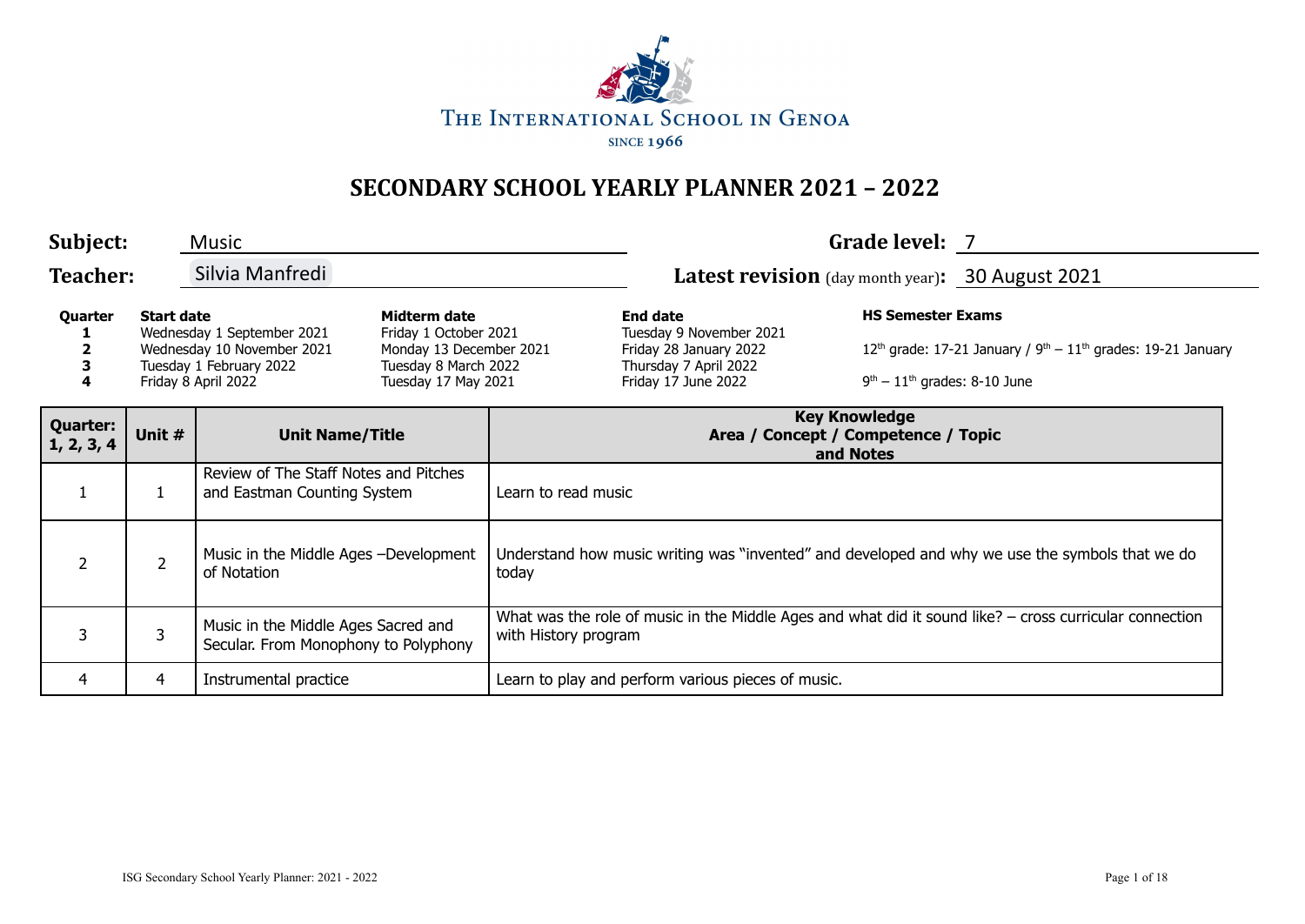

| Subject:                      |                                                                                                                                 | English                                                    |                                                                                                                 |                     |                                                                                                                      | Grade level: 7                                                                                                                                 |  |  |
|-------------------------------|---------------------------------------------------------------------------------------------------------------------------------|------------------------------------------------------------|-----------------------------------------------------------------------------------------------------------------|---------------------|----------------------------------------------------------------------------------------------------------------------|------------------------------------------------------------------------------------------------------------------------------------------------|--|--|
| <b>Teacher:</b>               |                                                                                                                                 | Atterton                                                   |                                                                                                                 |                     | Latest revision (day month year): 30.08.21                                                                           |                                                                                                                                                |  |  |
| Quarter<br>3<br>4             | <b>Start date</b><br>Wednesday 1 September 2021<br>Wednesday 10 November 2021<br>Tuesday 1 February 2022<br>Friday 8 April 2022 |                                                            | Midterm date<br>Friday 1 October 2021<br>Monday 13 December 2021<br>Tuesday 8 March 2022<br>Tuesday 17 May 2021 |                     | <b>End date</b><br>Tuesday 9 November 2021<br>Friday 28 January 2022<br>Thursday 7 April 2022<br>Friday 17 June 2022 | <b>HS Semester Exams</b><br>12 <sup>th</sup> grade: 17-21 January / $9^{th} - 11^{th}$ grades: 19-21 January<br>$9th - 11th$ grades: 8-10 June |  |  |
| <b>Quarter:</b><br>1, 2, 3, 4 | Unit #                                                                                                                          | <b>Unit Name/Title</b>                                     |                                                                                                                 |                     | <b>Key Knowledge</b><br>Area / Concept / Competence / Topic<br>and Notes                                             |                                                                                                                                                |  |  |
| $\mathbf{1}$                  | pre-unit                                                                                                                        | Maintaining an Independent Reading<br>Life                 |                                                                                                                 | Reading Workshop    |                                                                                                                      |                                                                                                                                                |  |  |
| $\mathbf{1}$                  |                                                                                                                                 | A Deep Study of Character: Review<br>& Bend 3              |                                                                                                                 | Reading Workshop    |                                                                                                                      |                                                                                                                                                |  |  |
| 1 & 2                         | 2                                                                                                                               | Writing Realistic Fiction: Symbolism,<br>Syntax, and Truth |                                                                                                                 | Writing Workshop    |                                                                                                                      |                                                                                                                                                |  |  |
| $\overline{2}$                | 3                                                                                                                               | Poetry Unit                                                |                                                                                                                 | Reading and Writing |                                                                                                                      |                                                                                                                                                |  |  |
| 3                             | 4                                                                                                                               | Dystopian Book Clubs                                       |                                                                                                                 | Reading Workshop    |                                                                                                                      |                                                                                                                                                |  |  |
| 3 & 4                         | 5                                                                                                                               | The Art of Argument:<br>Research-Based Essays              |                                                                                                                 | Writing Workshop    |                                                                                                                      |                                                                                                                                                |  |  |
| 4                             | 6                                                                                                                               | Tapping the Power of NonFiction                            |                                                                                                                 | Reading Workshop    |                                                                                                                      |                                                                                                                                                |  |  |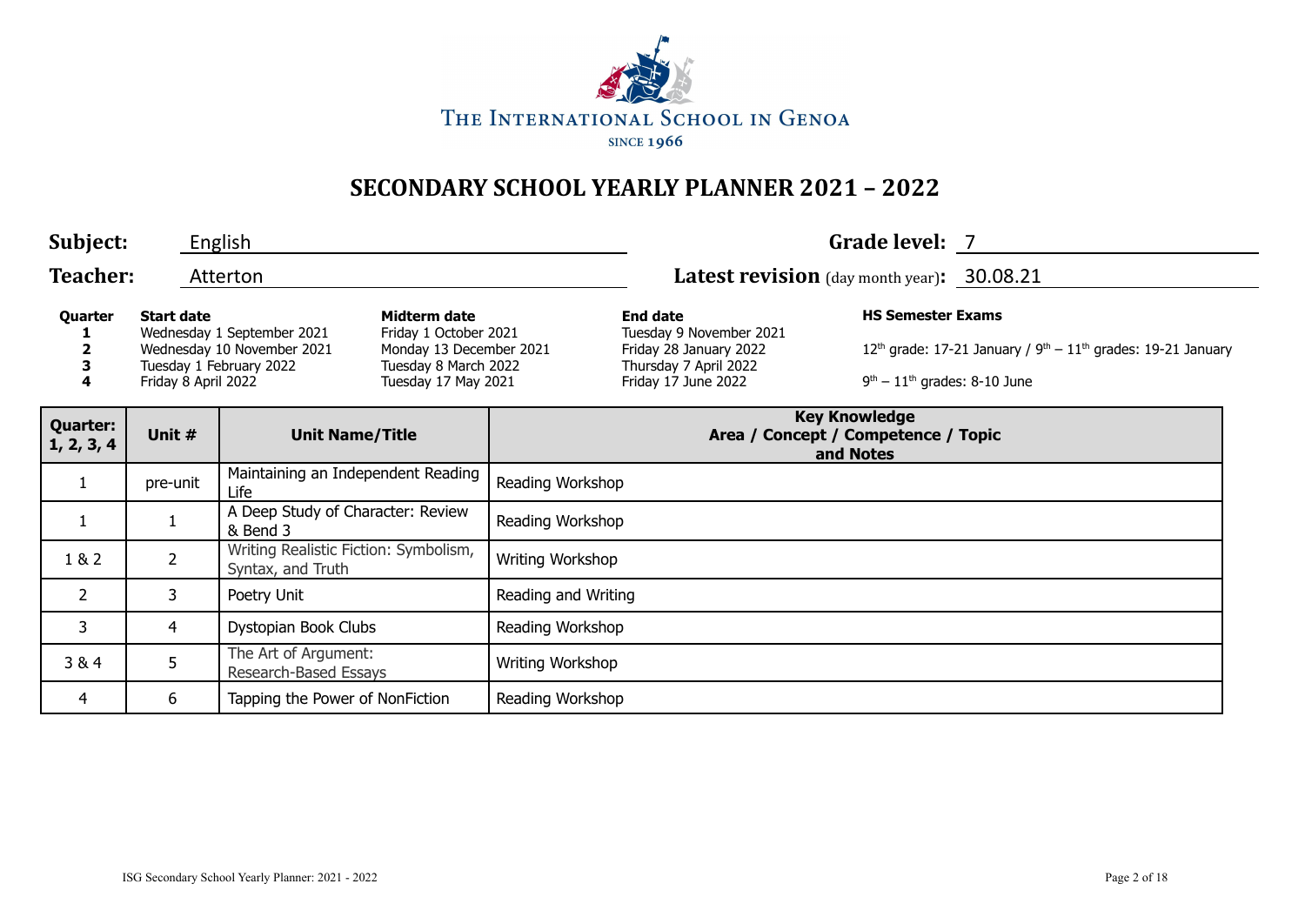

| Subject:                                                                                                                                                                                                                                                                     | <b>Physical Education</b> |                                                                  |                                                                                                                      |                                                                                   | Grade level: 7                                                             |  |  |  |  |
|------------------------------------------------------------------------------------------------------------------------------------------------------------------------------------------------------------------------------------------------------------------------------|---------------------------|------------------------------------------------------------------|----------------------------------------------------------------------------------------------------------------------|-----------------------------------------------------------------------------------|----------------------------------------------------------------------------|--|--|--|--|
| <b>Teacher:</b>                                                                                                                                                                                                                                                              |                           | Mr Adcock / Ms Deas                                              |                                                                                                                      | <b>Latest revision</b> (day month year): Sept 2021                                |                                                                            |  |  |  |  |
| <b>Start date</b><br>Midterm date<br>Quarter<br>Wednesday 1 September 2021<br>Friday 1 October 2021<br>Wednesday 10 November 2021<br>Monday 13 December 2021<br>2<br>Tuesday 1 February 2022<br>Tuesday 8 March 2022<br>3<br>Friday 8 April 2022<br>Tuesday 17 May 2021<br>4 |                           |                                                                  | <b>End date</b><br>Tuesday 9 November 2021<br>Friday 28 January 2022<br>Thursday 7 April 2022<br>Friday 17 June 2022 | <b>HS Semester Exams</b><br>$9th - 11th$ grades: 8-10 June                        | 12 <sup>th</sup> grade: 17-21 January / $9th - 11th$ grades: 19-21 January |  |  |  |  |
| <b>Quarter:</b><br>1, 2, 3, 4                                                                                                                                                                                                                                                | Unit #                    | <b>Unit Name/Title</b>                                           |                                                                                                                      |                                                                                   | <b>Key Knowledge</b><br>Area / Concept / Competence / Topic<br>and Notes   |  |  |  |  |
| $\mathbf{1}$                                                                                                                                                                                                                                                                 | $\mathbf{1}$              | <b>Invasion Games:</b><br>Football (knowing and understanding)   |                                                                                                                      |                                                                                   | Passing, shooting, dribbling, free kicks. Rules and regulations.           |  |  |  |  |
| $\mathbf{1}$                                                                                                                                                                                                                                                                 | $\mathbf{1}$              | <b>Invasion Games:</b><br>Football (applying and performing)     |                                                                                                                      |                                                                                   | Skill challenges, leadership, and officiating roles.                       |  |  |  |  |
| 1                                                                                                                                                                                                                                                                            | 1                         | <b>Net Sports:</b><br>Badminton (knowing and<br>understanding)   |                                                                                                                      | Serve, overhead clear, drop shot, net shot, smash. Rules and regulations.         |                                                                            |  |  |  |  |
| $\mathbf{1}$                                                                                                                                                                                                                                                                 | $\mathbf{1}$              | <b>Net Sports:</b><br>Badminton (applying and performing)        |                                                                                                                      | Decision-making, doubles play, refereeing, and officiating roles.                 |                                                                            |  |  |  |  |
| $\overline{2}$                                                                                                                                                                                                                                                               | $\mathbf{1}$              | <b>Invasion Games:</b><br>Hockey (knowing and understanding)     |                                                                                                                      | Safety, Grip, passing, dribbling, shooting. Rules and regulations.                |                                                                            |  |  |  |  |
| $\overline{2}$                                                                                                                                                                                                                                                               | $\mathbf{1}$              | <b>Invasion games:</b><br>Hockey (applying and performing)       |                                                                                                                      | Skill challenges, leadership, and officiating roles.                              |                                                                            |  |  |  |  |
| 2                                                                                                                                                                                                                                                                            | $\mathbf{1}$              | <b>Invasion Games:</b><br>Basketball (knowing and understanding) |                                                                                                                      | Dribbling, passing, lay ups, and shooting. Rules and regulations.                 |                                                                            |  |  |  |  |
| $\overline{2}$                                                                                                                                                                                                                                                               | $\mathbf{1}$              | <b>Invasion Games:</b><br>Basketball (applying and performing)   |                                                                                                                      | Skill challenges, leadership, and officiating roles.                              |                                                                            |  |  |  |  |
| 3                                                                                                                                                                                                                                                                            | 1                         | Net Games: Table tennis (knowing and<br>understanding)           |                                                                                                                      | Forehand and backhand shots. Push, drive, smash and serve. Rules and regulations. |                                                                            |  |  |  |  |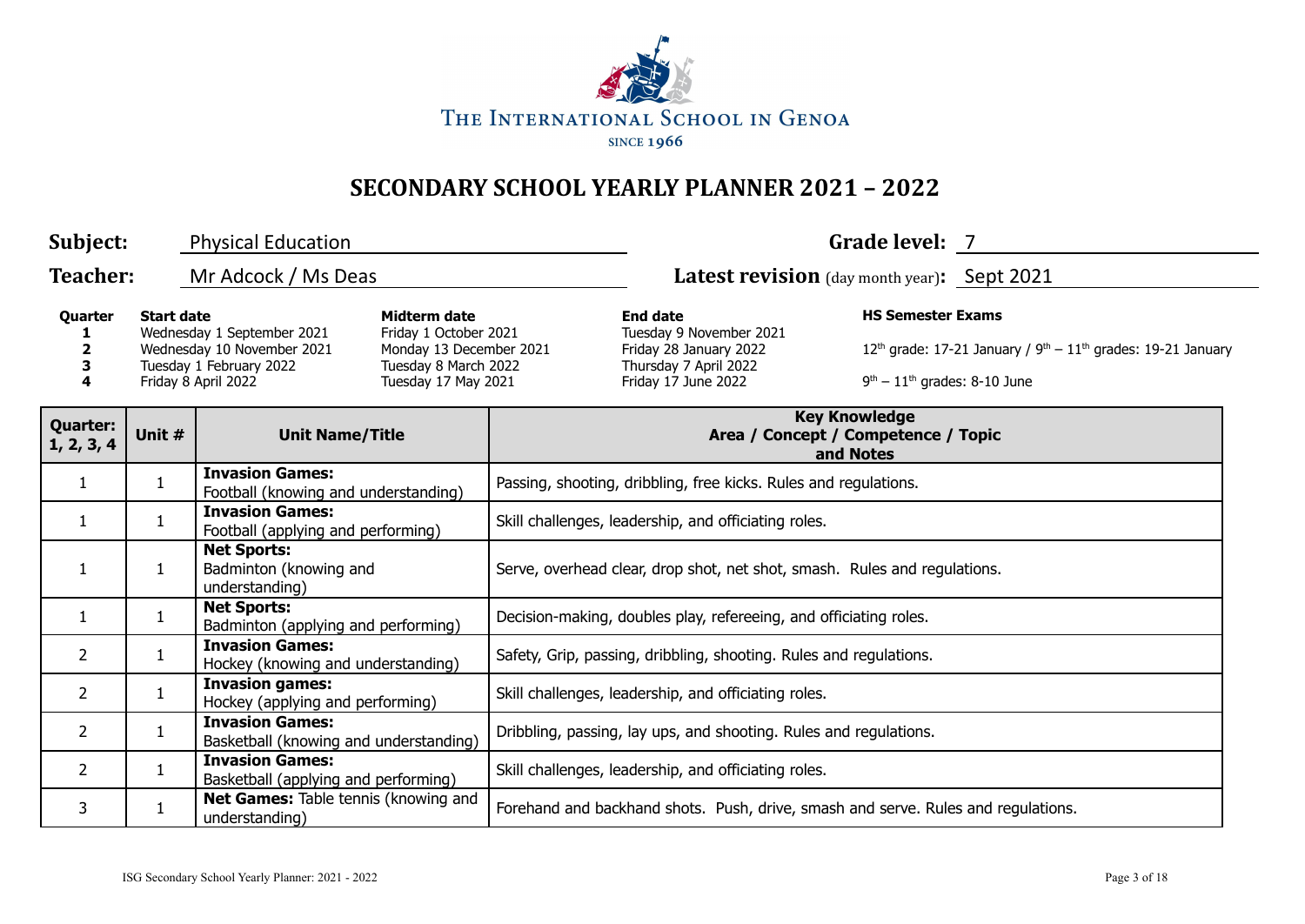

| 4 | <b>Athletics</b>                                                    | Villa Gentile training                                        |
|---|---------------------------------------------------------------------|---------------------------------------------------------------|
| 4 | <b>Striking Games:</b><br>Softball (applying and performing)        | Leadership, team play, refereeing, and officiating roles.     |
| 4 | <b>Striking Games:</b><br>Softball (knowing and understanding)      | Striking, Fielding, Pitching. Rules and regulations.          |
| 3 | <b>Net Games:</b><br>Volleyball (applying and performing)           | Skill challenges, leadership, and officiating roles.          |
| 3 | <b>Net Games:</b><br>Volleyball (knowing and understanding)         | Serve, set, dig, spike. Rules and regulations.                |
| 3 | <b>Invasion Games:</b><br>Rugby/Frisbee (applying and performing)   | Skill challenges, leadership, and officiating roles.          |
| 3 | <b>Invasion Games: Rugby/Frisbee</b><br>(knowing and understanding) | Passing, Catching. Rules and regulations.                     |
| 3 | <b>Gymnastics:</b><br>(applying and performing)                     | Sequences and routines.                                       |
| 3 | <b>Gymnastics:</b><br>(planning for performance)                    | Travelling, canon, unison, mirroring, rotations, and balances |
| 3 | <b>Net Games:</b><br>Table tennis (applying and performing)         | Leadership, team play, refereeing, and officiating roles.     |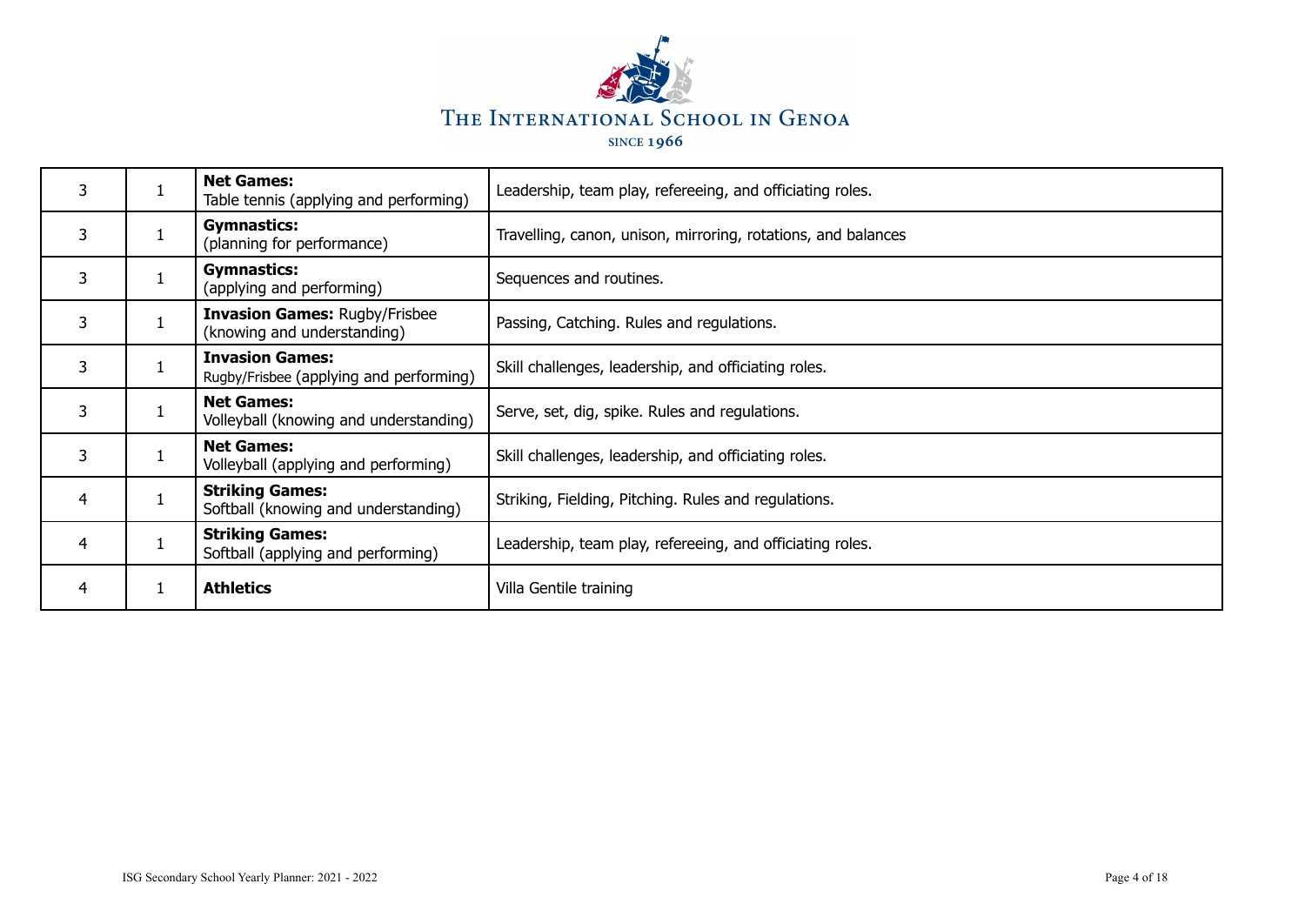

| Subject:                                                                                                                                                                                                                                                           | Grade level: 7<br>Storia e Geografia in Italiano |                                  |                                                                                                                      |                                                                        |                                                                          |  |  |  |
|--------------------------------------------------------------------------------------------------------------------------------------------------------------------------------------------------------------------------------------------------------------------|--------------------------------------------------|----------------------------------|----------------------------------------------------------------------------------------------------------------------|------------------------------------------------------------------------|--------------------------------------------------------------------------|--|--|--|
| <b>Teacher:</b>                                                                                                                                                                                                                                                    |                                                  | Borselli                         |                                                                                                                      |                                                                        | <b>Latest revision</b> (day month year): 30/8/2021                       |  |  |  |
| Quarter<br><b>Start date</b><br>Midterm date<br>Wednesday 1 September 2021<br>Friday 1 October 2021<br>Wednesday 10 November 2021<br>Monday 13 December 2021<br>Tuesday 1 February 2022<br>Tuesday 8 March 2022<br>Friday 8 April 2022<br>Tuesday 17 May 2021<br>4 |                                                  |                                  | <b>End date</b><br>Tuesday 9 November 2021<br>Friday 28 January 2022<br>Thursday 7 April 2022<br>Friday 17 June 2022 | <b>HS Semester Exams</b><br>$9th - 11th$ grades: 8-10 June             | $12th$ grade: 17-21 January / $9th - 11th$ grades: 19-21 January         |  |  |  |
| <b>Quarter:</b><br>1, 2, 3, 4                                                                                                                                                                                                                                      | Unit #                                           | <b>Unit Name/Title</b>           |                                                                                                                      |                                                                        | <b>Key Knowledge</b><br>Area / Concept / Competence / Topic<br>and Notes |  |  |  |
|                                                                                                                                                                                                                                                                    |                                                  | Un'età di trasformazioni         |                                                                                                                      | Seconda rivoluzione industriale, la Belle époque, l'Imperialismo       |                                                                          |  |  |  |
| $\overline{2}$                                                                                                                                                                                                                                                     | 3                                                | Alla vigilia della Grande guerra |                                                                                                                      | Gli eventi che hanno condotto allo scoppio della Prima guerra mondiale |                                                                          |  |  |  |
| 3                                                                                                                                                                                                                                                                  | 4                                                | grandi temi globali              |                                                                                                                      | Desertificazione, globalizzazione, cambiamenti climatici               |                                                                          |  |  |  |
| 3                                                                                                                                                                                                                                                                  | 5                                                | La Terra                         |                                                                                                                      | Come è fatto il nostro pianeta                                         |                                                                          |  |  |  |
| 4                                                                                                                                                                                                                                                                  | 6                                                | La geografia fisica              |                                                                                                                      | Le zone climatiche                                                     |                                                                          |  |  |  |
| 4                                                                                                                                                                                                                                                                  | 7                                                | Gli ambienti naturali            |                                                                                                                      |                                                                        | Lo sviluppo della vita nei vari ambienti                                 |  |  |  |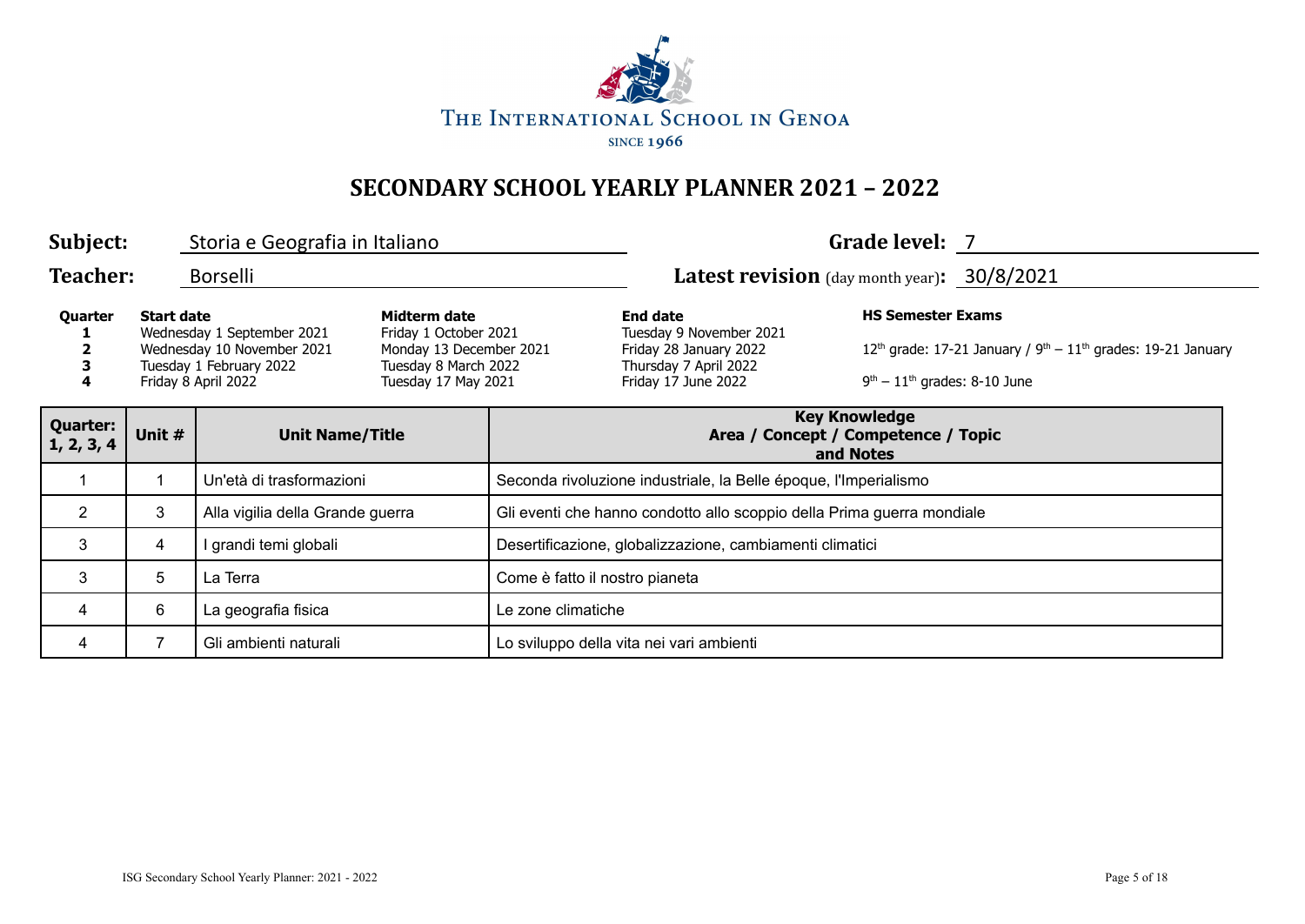

| Subject:                                                                                                                                                                                                                                                                                |                                  | Italian A                                                                                            |                                                                                                                      |                                                                                                                                                                  |                                                                                                                                                                  | Grade level: 7th |  |  |  |
|-----------------------------------------------------------------------------------------------------------------------------------------------------------------------------------------------------------------------------------------------------------------------------------------|----------------------------------|------------------------------------------------------------------------------------------------------|----------------------------------------------------------------------------------------------------------------------|------------------------------------------------------------------------------------------------------------------------------------------------------------------|------------------------------------------------------------------------------------------------------------------------------------------------------------------|------------------|--|--|--|
| <b>Teacher:</b>                                                                                                                                                                                                                                                                         |                                  | Borselli, Rossi                                                                                      |                                                                                                                      |                                                                                                                                                                  | <b>Latest revision</b> (day month year): 30 August 2021                                                                                                          |                  |  |  |  |
| <b>Start date</b><br>Midterm date<br>Quarter<br>Wednesday 1 September 2021<br>Friday 1 October 2021<br>Wednesday 10 November 2021<br>Monday 13 December 2021<br>$\mathbf{2}$<br>Tuesday 1 February 2022<br>Tuesday 8 March 2022<br>3<br>Friday 8 April 2022<br>Tuesday 17 May 2021<br>4 |                                  |                                                                                                      | <b>End date</b><br>Tuesday 9 November 2021<br>Friday 28 January 2022<br>Thursday 7 April 2022<br>Friday 17 June 2022 | <b>HS Semester Exams</b><br>$9th - 11th$ grades: 8-10 June                                                                                                       | $12^{th}$ grade: 17-21 January / $9^{th} - 11^{th}$ grades: 19-21 January                                                                                        |                  |  |  |  |
| <b>Quarter:</b><br>1, 2, 3, 4                                                                                                                                                                                                                                                           | Unit #<br><b>Unit Name/Title</b> |                                                                                                      |                                                                                                                      |                                                                                                                                                                  | <b>Key Knowledge</b><br>Area / Concept / Competence / Topic<br>and Notes                                                                                         |                  |  |  |  |
| 1                                                                                                                                                                                                                                                                                       | 1                                | Testi per fantasticare: il racconto di<br>fantasmi, horror                                           |                                                                                                                      |                                                                                                                                                                  | Per comprendere il testo narrativo: analisi del testo nelle sue componenti stilistiche e letterarie.<br>I generi di scrittura: esercizi di analisi e produzione. |                  |  |  |  |
| $\overline{2}$                                                                                                                                                                                                                                                                          | $\overline{2}$                   | Testi per ridere/fantasticare: il racconto<br>comico e umoristico                                    |                                                                                                                      |                                                                                                                                                                  | Per comprendere il testo narrativo: analisi del testo nelle sue componenti stilistiche e letterarie.<br>I generi di scrittura: esercizi di analisi e produzione. |                  |  |  |  |
| 3                                                                                                                                                                                                                                                                                       | 3                                | Testi per raccontarsi: la lettera e il diario                                                        |                                                                                                                      | Per comprendere il testo narrativo: analisi del testo nelle sue componenti stilistiche e letterarie.<br>I generi di scrittura: esercizi di analisi e produzione. |                                                                                                                                                                  |                  |  |  |  |
| 3                                                                                                                                                                                                                                                                                       | $\overline{4}$                   | Testi per raccontarsi: l'autobiografia e la<br>biografia                                             |                                                                                                                      | Per comprendere il testo narrativo: analisi del testo nelle sue componenti stilistiche e letterarie.<br>I generi di scrittura: esercizi di analisi e produzione. |                                                                                                                                                                  |                  |  |  |  |
| 4                                                                                                                                                                                                                                                                                       | 5                                | Testi per trasmettere emozioni: la<br>poesia                                                         |                                                                                                                      | Generi e metodi della narrazione. Il testo poetico.                                                                                                              |                                                                                                                                                                  |                  |  |  |  |
| 4                                                                                                                                                                                                                                                                                       | 6                                | Testi per esplorare l'eredità culturale:<br>Dante e la Divina Commedia                               |                                                                                                                      | Cenni di letteratura italiana.                                                                                                                                   |                                                                                                                                                                  |                  |  |  |  |
| 4                                                                                                                                                                                                                                                                                       | 7                                | Testi per esplorare l'eredità culturale: La<br>novella e Boccaccio                                   |                                                                                                                      | Cenni di letteratura italiana.                                                                                                                                   |                                                                                                                                                                  |                  |  |  |  |
| $1 - 2 - 3 - 4$                                                                                                                                                                                                                                                                         |                                  | Analisi logica                                                                                       |                                                                                                                      |                                                                                                                                                                  | Soggetto, attributo, apposizione, predicato, vari complementi                                                                                                    |                  |  |  |  |
| $1 - 2 - 3 - 4$                                                                                                                                                                                                                                                                         |                                  | Letture in classe: Quando Hitler rubò il<br>coniglio rosa, Kerr.<br>Il visconte dimezzato, I.Calvino |                                                                                                                      | correlate.                                                                                                                                                       | Attività individuale e collettiva, la lettura si svolgerà durante tutto l'anno, insieme alle altre attività                                                      |                  |  |  |  |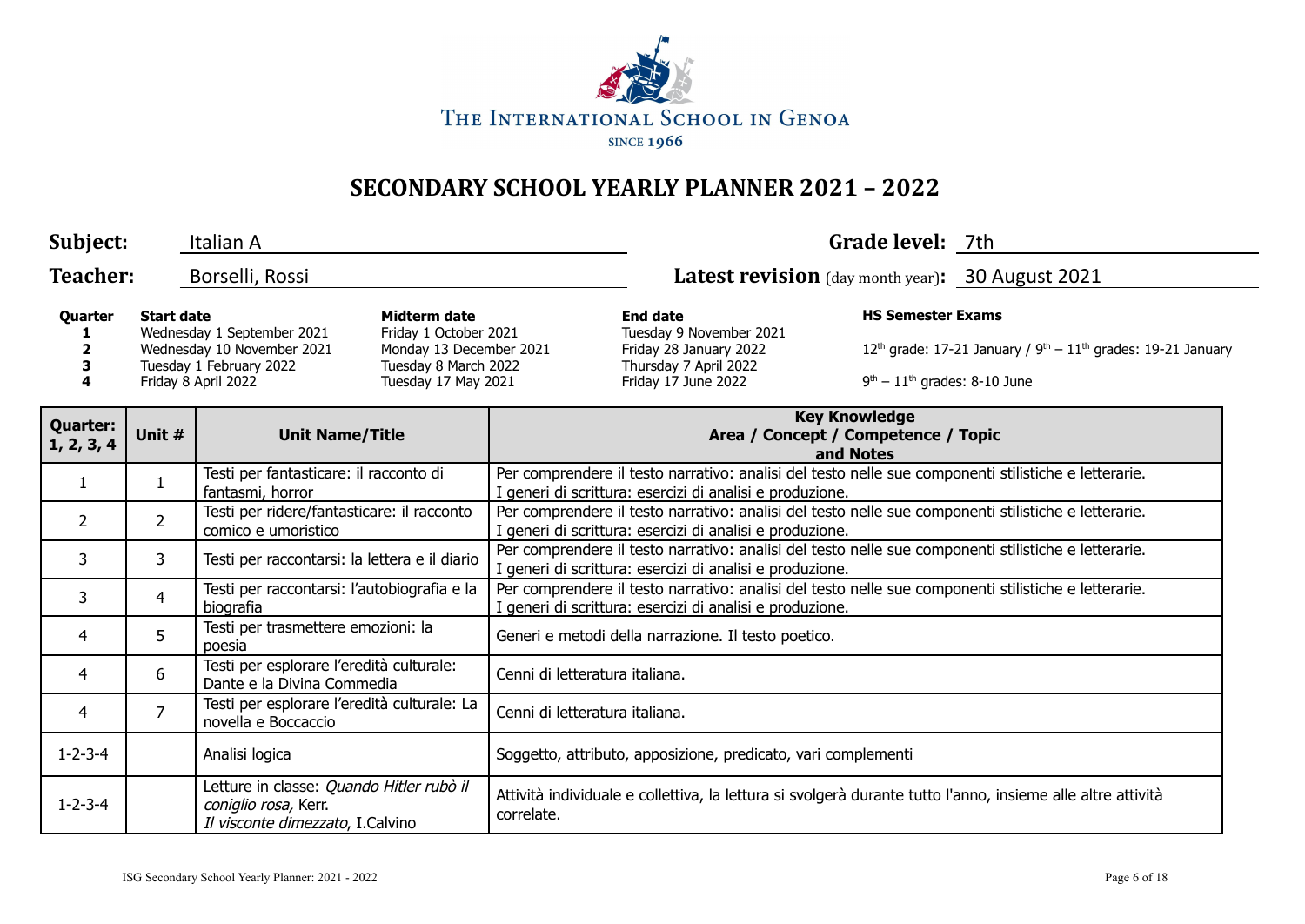

| Subject:                                                                                                                                                                                                                                                           |                | <b>Individuals and Societies</b>                        |                                                                                                                      |                                                                                                                                                                                                                                                   |                                                                              | Grade level: 7 |  |
|--------------------------------------------------------------------------------------------------------------------------------------------------------------------------------------------------------------------------------------------------------------------|----------------|---------------------------------------------------------|----------------------------------------------------------------------------------------------------------------------|---------------------------------------------------------------------------------------------------------------------------------------------------------------------------------------------------------------------------------------------------|------------------------------------------------------------------------------|----------------|--|
| <b>Teacher:</b>                                                                                                                                                                                                                                                    |                | Pamela Cassol                                           |                                                                                                                      |                                                                                                                                                                                                                                                   | Latest revision (day month year): 28/08/21                                   |                |  |
| Midterm date<br><b>Start date</b><br>Quarter<br>Wednesday 1 September 2021<br>Friday 1 October 2021<br>Wednesday 10 November 2021<br>Monday 13 December 2021<br>Tuesday 8 March 2022<br>Tuesday 1 February 2022<br>Friday 8 April 2022<br>Tuesday 17 May 2021<br>4 |                |                                                         | <b>End date</b><br>Tuesday 9 November 2021<br>Friday 28 January 2022<br>Thursday 7 April 2022<br>Friday 17 June 2022 | <b>HS Semester Exams</b><br>$9th - 11th$ grades: 8-10 June                                                                                                                                                                                        | $12th$ grade: 17-21 January / 9 <sup>th</sup> – $11th$ grades: 19-21 January |                |  |
| <b>Quarter:</b><br>1, 2, 3, 4                                                                                                                                                                                                                                      | Unit #         | <b>Unit Name/Title</b>                                  |                                                                                                                      | <b>Key Knowledge</b><br>Area / Concept / Competence / Topic<br>and Notes                                                                                                                                                                          |                                                                              |                |  |
| $1 - 2$                                                                                                                                                                                                                                                            |                | The Middle Ages in Europe                               |                                                                                                                      | What were the Dark Ages? Feudalism; Role of Catholic Church; Rise of first constitution and parliament;<br>Byzantium and Orthodox Christianity, Main invasions in Italy; Black Death.                                                             |                                                                              |                |  |
| $2 - 3$                                                                                                                                                                                                                                                            | $\overline{2}$ | Islam                                                   |                                                                                                                      | The Rise of Islam, Baghdad, Cordoba and scientific knowledge, Principles of Islam, Islam today, The<br>Crusades: why people went on crusade                                                                                                       |                                                                              |                |  |
| 3                                                                                                                                                                                                                                                                  | 3              | Japan during Medieval Times                             |                                                                                                                      | Culture; Government, Religion, Society: families and samurai; Differences and similarities with the<br>Middle Ages in Europe.                                                                                                                     |                                                                              |                |  |
| $3 - 4$                                                                                                                                                                                                                                                            | 4              | Renaissance and Reformation                             |                                                                                                                      | What is the Renaissance? What are its principles? What started it?; How did different sections of society<br>experience it differently? Was it truly a "rebirth"?<br>What is the reformation? What caused it? Different branches of Christianity. |                                                                              |                |  |
| 4                                                                                                                                                                                                                                                                  | 5              | The Scientific Revolution and the Age of<br>Exploration |                                                                                                                      | What main changes happened during this time? How were they possible? Important scientific figures.<br>and explorers.                                                                                                                              |                                                                              |                |  |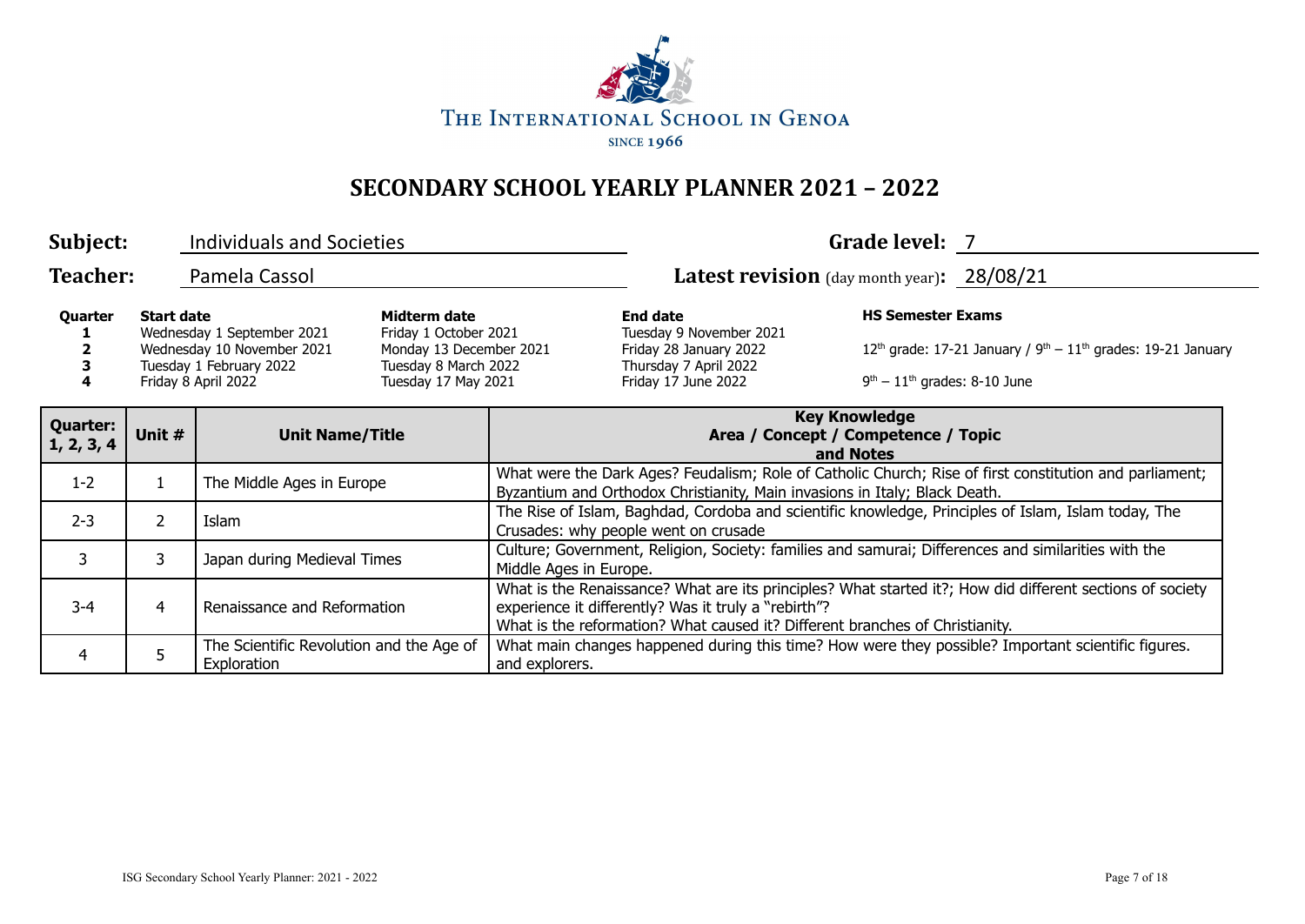

| Subject:                      |                   | Matematica                                                                                                 |                                                                                                                 |                  |                                                                                                                      | Grade level: $7th$                                         |                                                                  |
|-------------------------------|-------------------|------------------------------------------------------------------------------------------------------------|-----------------------------------------------------------------------------------------------------------------|------------------|----------------------------------------------------------------------------------------------------------------------|------------------------------------------------------------|------------------------------------------------------------------|
| <b>Teacher:</b>               |                   | Margherita Basso                                                                                           |                                                                                                                 |                  | <b>Latest revision</b> (day month year): $26th$ August 2021                                                          |                                                            |                                                                  |
| Quarter<br>4                  | <b>Start date</b> | Wednesday 1 September 2021<br>Wednesday 10 November 2021<br>Tuesday 1 February 2022<br>Friday 8 April 2022 | Midterm date<br>Friday 1 October 2021<br>Monday 13 December 2021<br>Tuesday 8 March 2022<br>Tuesday 17 May 2021 |                  | <b>End date</b><br>Tuesday 9 November 2021<br>Friday 28 January 2022<br>Thursday 7 April 2022<br>Friday 17 June 2022 | <b>HS Semester Exams</b><br>$9th - 11th$ grades: 8-10 June | $12th$ grade: 17-21 January / $9th - 11th$ grades: 19-21 January |
| <b>Quarter:</b><br>1, 2, 3, 4 | Unit #            |                                                                                                            | <b>Unit Name/Title</b>                                                                                          |                  | Area / Concept / Competence / Topic                                                                                  | <b>Key Knowledge</b><br>and Notes                          |                                                                  |
| $\mathbf{1}$                  | $\mathbf{1}$      | I numeri razionali                                                                                         |                                                                                                                 | Number           |                                                                                                                      |                                                            |                                                                  |
| 1                             | $\overline{2}$    | Radice quadrata e proprieta'                                                                               |                                                                                                                 | Number           |                                                                                                                      |                                                            |                                                                  |
| $\overline{2}$                | 3                 | Il teorema di Pitagora                                                                                     |                                                                                                                 | Geometry         |                                                                                                                      |                                                            |                                                                  |
| $\overline{2}$                | 4                 | Pitagora: progetto interdisciplinare                                                                       |                                                                                                                 | Geometry         |                                                                                                                      |                                                            |                                                                  |
| 3                             | 5                 | Rapporti e proporzioni:                                                                                    |                                                                                                                 | Number           |                                                                                                                      |                                                            |                                                                  |
| 3                             | 6                 | Grafici e funzioni                                                                                         |                                                                                                                 | <b>Functions</b> |                                                                                                                      |                                                            |                                                                  |
| 4                             | $\overline{7}$    | Cerchi e circonferenze                                                                                     |                                                                                                                 | Geometry         |                                                                                                                      |                                                            |                                                                  |
| 4                             | 8                 | Geometria: aree di figure piane                                                                            |                                                                                                                 | Geometry         |                                                                                                                      |                                                            |                                                                  |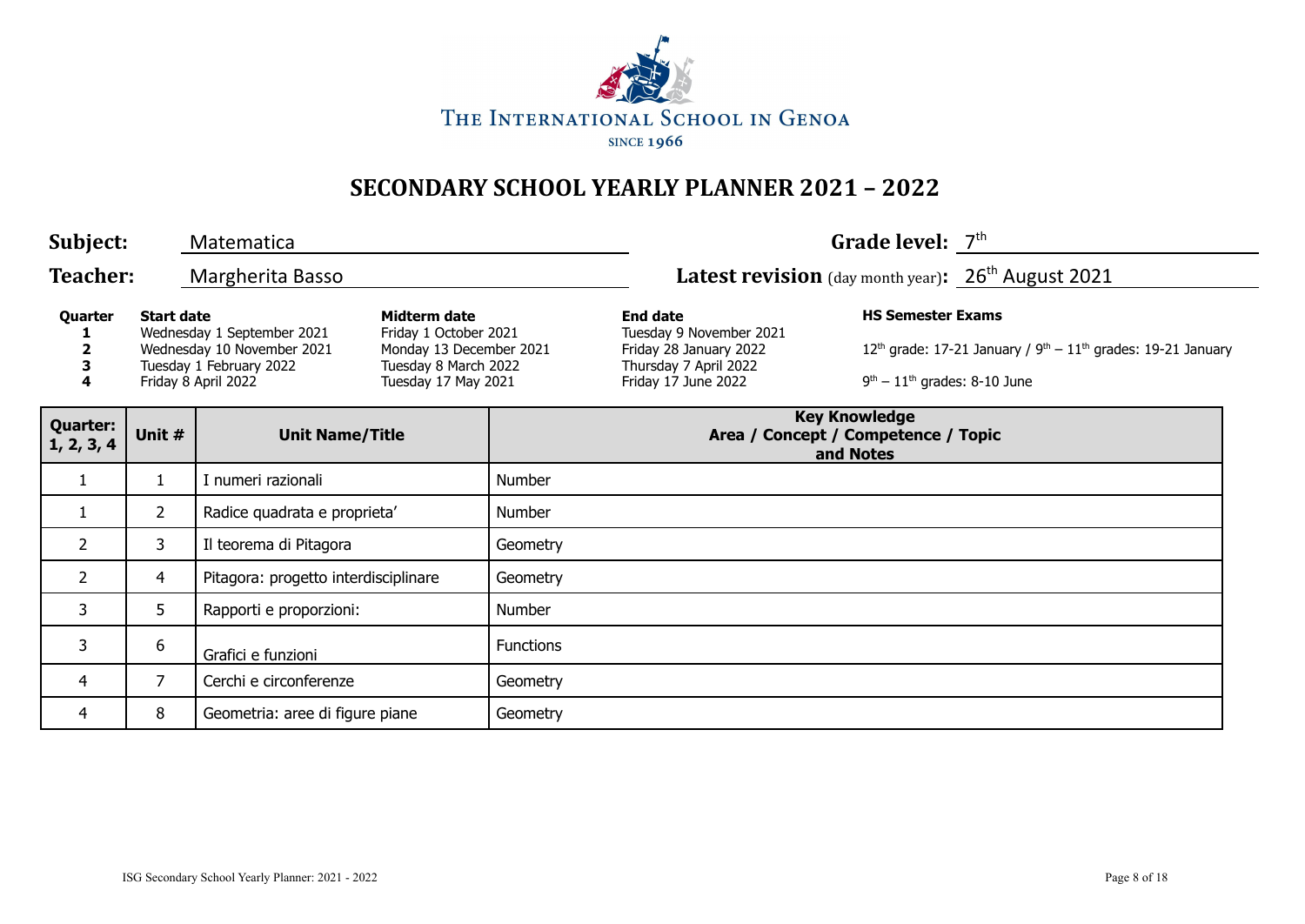

| Subject:                      |                   | Tecnologia                                                                                                 |                                                                                                                 |                                                                                          |                                                                                                                      | Grade level: $7th x$                                       |                                                                            |  |
|-------------------------------|-------------------|------------------------------------------------------------------------------------------------------------|-----------------------------------------------------------------------------------------------------------------|------------------------------------------------------------------------------------------|----------------------------------------------------------------------------------------------------------------------|------------------------------------------------------------|----------------------------------------------------------------------------|--|
| <b>Teacher:</b>               |                   | <b>Basso Margherita</b>                                                                                    |                                                                                                                 |                                                                                          | Latest revision (day month year): 26 <sup>th</sup> August 2021                                                       |                                                            |                                                                            |  |
| Quarter<br>4                  | <b>Start date</b> | Wednesday 1 September 2021<br>Wednesday 10 November 2021<br>Tuesday 1 February 2022<br>Friday 8 April 2022 | Midterm date<br>Friday 1 October 2021<br>Monday 13 December 2021<br>Tuesday 8 March 2022<br>Tuesday 17 May 2021 |                                                                                          | <b>End date</b><br>Tuesday 9 November 2021<br>Friday 28 January 2022<br>Thursday 7 April 2022<br>Friday 17 June 2022 | <b>HS Semester Exams</b><br>$9th - 11th$ grades: 8-10 June | 12 <sup>th</sup> grade: 17-21 January / $9th - 11th$ grades: 19-21 January |  |
| <b>Quarter:</b><br>1, 2, 3, 4 | Unit #            | <b>Unit Name/Title</b>                                                                                     |                                                                                                                 |                                                                                          | <b>Key Knowledge</b><br>Area / Concept / Competence / Topic<br>and Notes                                             |                                                            |                                                                            |  |
| 1                             | $\mathbf{1}$      | Introduzione al disegno tecnico                                                                            |                                                                                                                 | Approfondimento dell'uso degli strumenti da disegno. Ingrandimento e riduzione in scala. |                                                                                                                      |                                                            |                                                                            |  |
| $\mathbf{1}$                  | $\overline{2}$    | Tecnologie edilizie:                                                                                       |                                                                                                                 | Le tecniche di costruzione e i materiali per costruire. Il cemento e i suoi utilizzi.    |                                                                                                                      |                                                            |                                                                            |  |
| $\overline{2}$                | 3                 | Le strutture edilizie:                                                                                     |                                                                                                                 | La struttura portante di un edificio e gli elementi non portanti di un edificio.         |                                                                                                                      |                                                            |                                                                            |  |
| $\overline{2}$                | 4                 | La progettazione di un'abitazione.                                                                         |                                                                                                                 | La forma edilizia. la domotica e la casa intelligente. La bioarchitettura                |                                                                                                                      |                                                            |                                                                            |  |
| 3                             | 5                 | La citta'                                                                                                  |                                                                                                                 | La città e il suo territorio, pianificare una città, le infrastrutture tecniche.         |                                                                                                                      |                                                            |                                                                            |  |
| $\overline{4}$                | 6                 | La città                                                                                                   |                                                                                                                 | Lo spazio abitabile, progettazione e realizzazione di un<br>appartamento                 |                                                                                                                      |                                                            |                                                                            |  |
| 1,2,3,4                       |                   | Disegno tecnico                                                                                            |                                                                                                                 | Le Proiezioni Ortogonali.                                                                |                                                                                                                      |                                                            |                                                                            |  |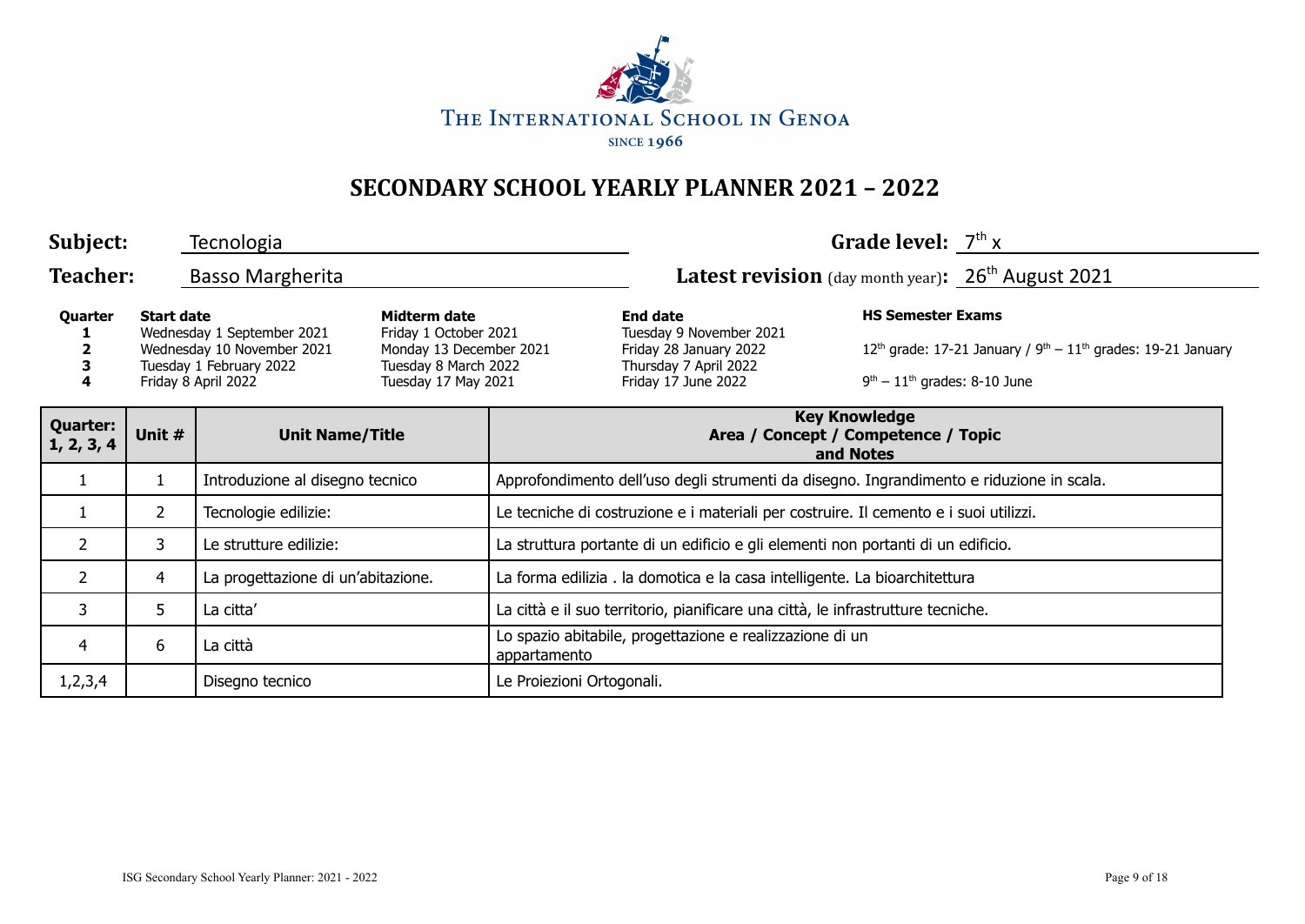

| Subject:                                                                                                                                                  | <b>Creative Writing</b>          |                                                                                                                        |                                                                          |                                                                                                                      | Grade level: 7h                                                                                                                                                                                                                                                                                                                                                                                                                                        |                                                                                  |                                                                                                                                                                                                                                                                                                                                |  |  |
|-----------------------------------------------------------------------------------------------------------------------------------------------------------|----------------------------------|------------------------------------------------------------------------------------------------------------------------|--------------------------------------------------------------------------|----------------------------------------------------------------------------------------------------------------------|--------------------------------------------------------------------------------------------------------------------------------------------------------------------------------------------------------------------------------------------------------------------------------------------------------------------------------------------------------------------------------------------------------------------------------------------------------|----------------------------------------------------------------------------------|--------------------------------------------------------------------------------------------------------------------------------------------------------------------------------------------------------------------------------------------------------------------------------------------------------------------------------|--|--|
| Teacher:                                                                                                                                                  |                                  | Ms Ilaria Mele                                                                                                         |                                                                          |                                                                                                                      | Latest revision (day month year): August 2021                                                                                                                                                                                                                                                                                                                                                                                                          |                                                                                  |                                                                                                                                                                                                                                                                                                                                |  |  |
| <b>Start date</b><br>Quarter<br>Wednesday 1 September 2021<br>Wednesday 10 November 2021<br>2<br>Tuesday 1 February 2022<br>3<br>4<br>Friday 8 April 2022 |                                  | <b>Midterm date</b><br>Friday 1 October 2021<br>Monday 13 December 2021<br>Tuesday 8 March 2022<br>Tuesday 17 May 2021 |                                                                          | <b>End date</b><br>Tuesday 9 November 2021<br>Friday 28 January 2022<br>Thursday 7 April 2022<br>Friday 17 June 2022 | <b>HS Semester Exams</b><br>$9th - 11th$ grades: 8-10 June                                                                                                                                                                                                                                                                                                                                                                                             | 12 <sup>th</sup> grade: 17-21 January / $9^{th} - 11^{th}$ grades: 19-21 January |                                                                                                                                                                                                                                                                                                                                |  |  |
| <b>Quarter:</b><br>1, 2, 3, 4                                                                                                                             | Unit #<br><b>Unit Name/Title</b> |                                                                                                                        | <b>Key Knowledge</b><br>Area / Concept / Competence / Topic<br>and Notes |                                                                                                                      |                                                                                                                                                                                                                                                                                                                                                                                                                                                        |                                                                                  |                                                                                                                                                                                                                                                                                                                                |  |  |
| $\mathbf{1}$                                                                                                                                              | $\mathbf 0$                      | Applying Creative Writing to the World:<br>a course overview - introduction                                            |                                                                          |                                                                                                                      |                                                                                                                                                                                                                                                                                                                                                                                                                                                        |                                                                                  |                                                                                                                                                                                                                                                                                                                                |  |  |
|                                                                                                                                                           | 1                                | <b>PEOPLE</b>                                                                                                          |                                                                          | These include:<br><b>Journals</b>                                                                                    | Writing about People, (that is to say US and OTHERS) in a variety of ways.<br>Use of monologue (inner voice and external voice)<br>Use of dialogue (how to compare and contrast using a dialogue that conveys information)<br>Impossible Interviews<br>Autobiographies and Biographies<br>We will also explore a variety of media and different outcomes.<br>Within this unit, students will master basic and advanced writing and editing techniques. |                                                                                  |                                                                                                                                                                                                                                                                                                                                |  |  |
|                                                                                                                                                           |                                  |                                                                                                                        |                                                                          | Final outcome project - unit 1                                                                                       |                                                                                                                                                                                                                                                                                                                                                                                                                                                        |                                                                                  |                                                                                                                                                                                                                                                                                                                                |  |  |
|                                                                                                                                                           | $\overline{2}$                   | <b>PLACES</b>                                                                                                          |                                                                          | profession.                                                                                                          | Planet Earth - link to Sustainable Week.                                                                                                                                                                                                                                                                                                                                                                                                               |                                                                                  | Writing and investigating Places, from our immediate historical surroundings, to deserts and oceans far<br>away. This unit will include an in-depth investigation about climate Change and Endangered Zones of<br>Within this unit, students will learn about basic requirements of investigative journalism and ethics in the |  |  |
|                                                                                                                                                           |                                  |                                                                                                                        |                                                                          | Final outcome project - unit 2                                                                                       |                                                                                                                                                                                                                                                                                                                                                                                                                                                        |                                                                                  |                                                                                                                                                                                                                                                                                                                                |  |  |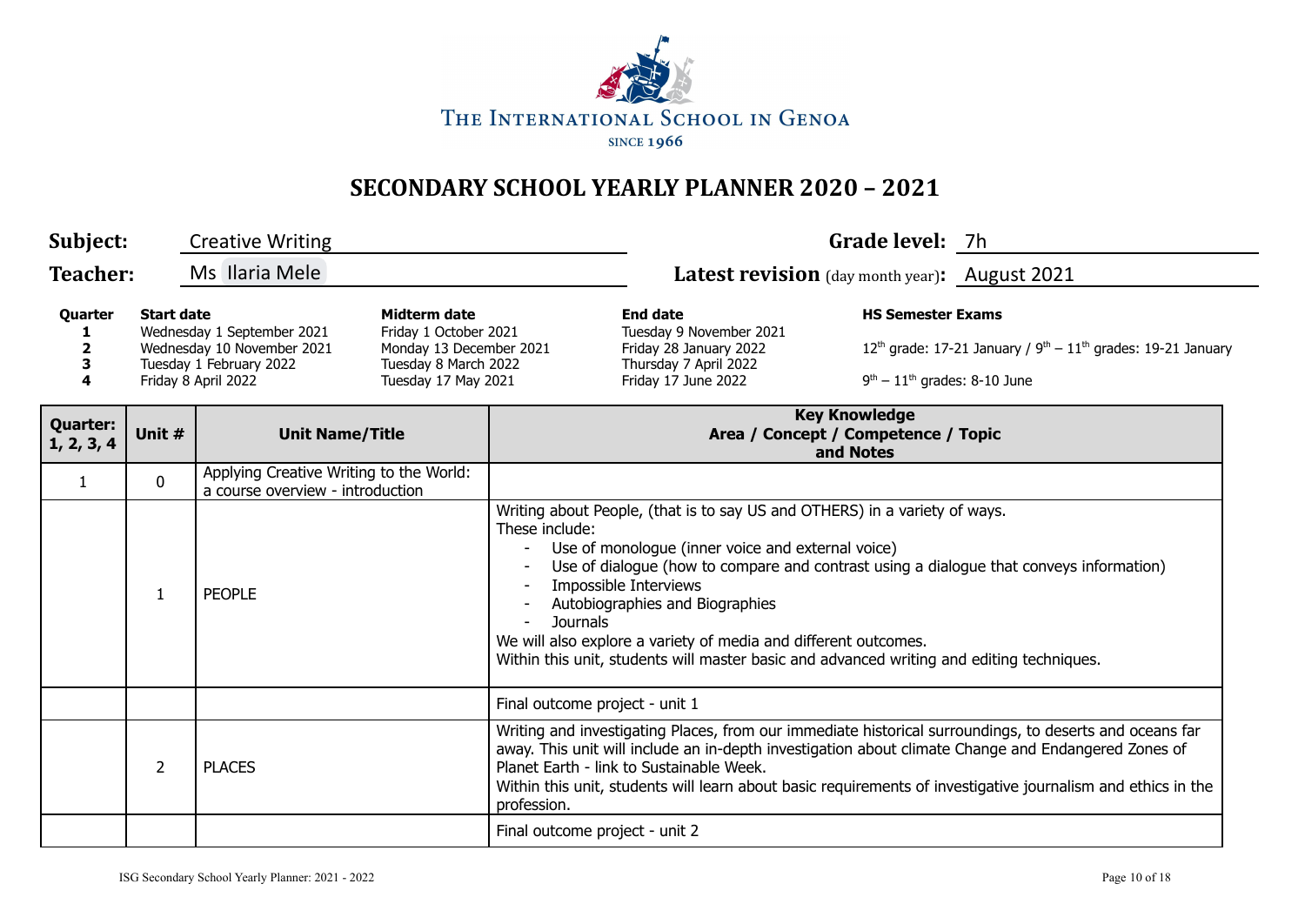

|  | <b>BELIEFS</b> | Writing and Investigating about Big Ideas.<br>Within this unit, students will be encouraged to develop personal beliefs, based on the understanding of<br>perspectives, (personal and other's) and the systematic relationship between human beings, society, and<br>the environment.<br>Students will be led to debate and support their opinions, based on research. |
|--|----------------|------------------------------------------------------------------------------------------------------------------------------------------------------------------------------------------------------------------------------------------------------------------------------------------------------------------------------------------------------------------------|
|  |                | Final outcome project - unit 3                                                                                                                                                                                                                                                                                                                                         |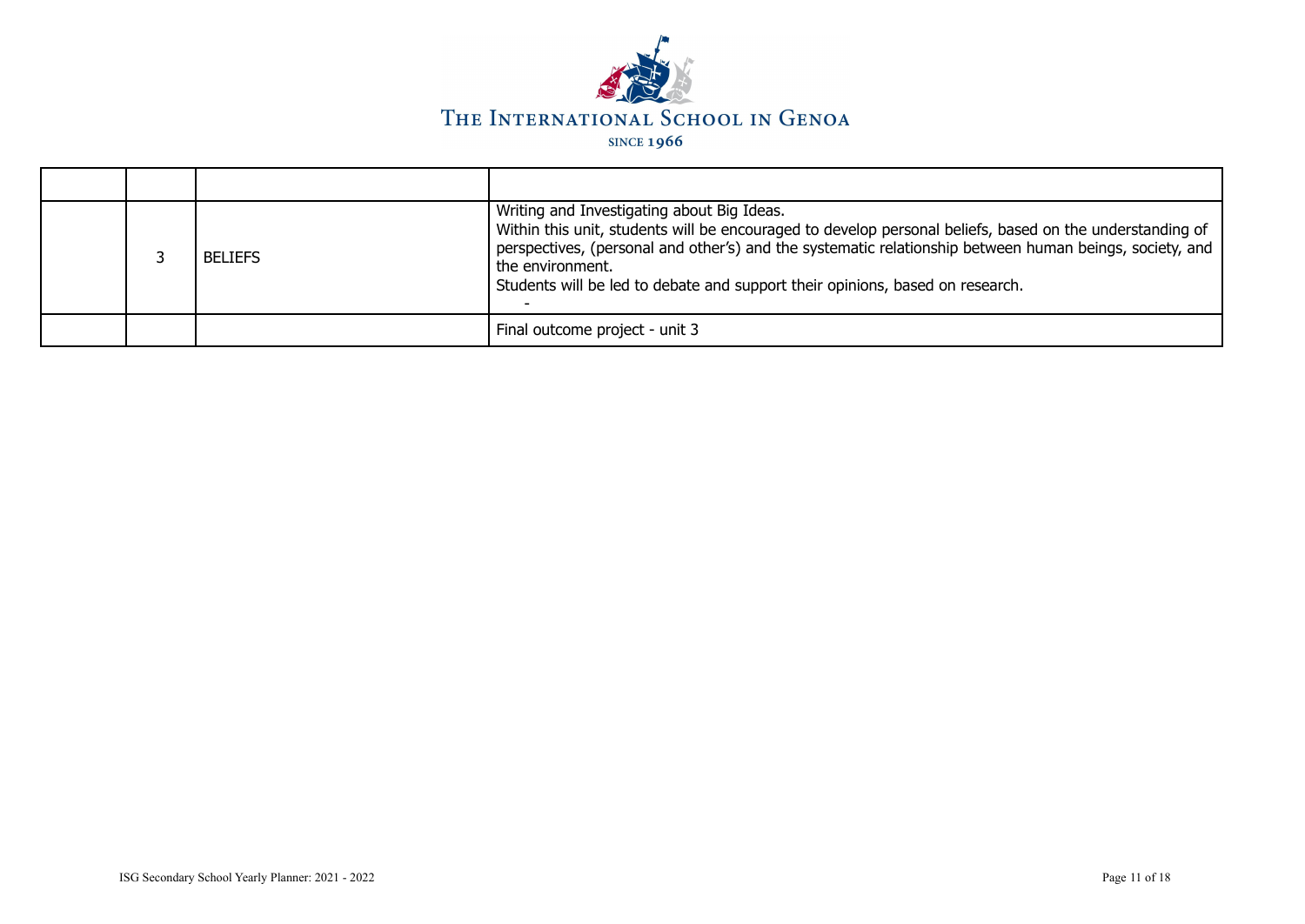

| Subject:                                                                                                                                                                                                                                                                |                       | Mandarin               |  |                                                                                                                      |                                                                          | Grade level: 7th                                                                 |  |  |  |
|-------------------------------------------------------------------------------------------------------------------------------------------------------------------------------------------------------------------------------------------------------------------------|-----------------------|------------------------|--|----------------------------------------------------------------------------------------------------------------------|--------------------------------------------------------------------------|----------------------------------------------------------------------------------|--|--|--|
| <b>Teacher:</b>                                                                                                                                                                                                                                                         |                       | Ying Zhou              |  |                                                                                                                      | Latest revision (day month year): August 2021                            |                                                                                  |  |  |  |
| Quarter<br><b>Start date</b><br>Midterm date<br>Wednesday 1 September 2021<br>Friday 1 October 2021<br>Monday 13 December 2021<br>Wednesday 10 November 2021<br>Tuesday 1 February 2022<br>Tuesday 8 March 2022<br>З<br>4<br>Friday 8 April 2022<br>Tuesday 17 May 2021 |                       |                        |  | <b>End date</b><br>Tuesday 9 November 2021<br>Friday 28 January 2022<br>Thursday 7 April 2022<br>Friday 17 June 2022 | <b>HS Semester Exams</b><br>$9th - 11th$ grades: 8-10 June               | 12 <sup>th</sup> grade: 17-21 January / $9^{th} - 11^{th}$ grades: 19-21 January |  |  |  |
| <b>Quarter:</b><br>1, 2, 3, 4                                                                                                                                                                                                                                           | Unit #                | <b>Unit Name/Title</b> |  |                                                                                                                      | <b>Key Knowledge</b><br>Area / Concept / Competence / Topic<br>and Notes |                                                                                  |  |  |  |
| $\mathbf{1}$                                                                                                                                                                                                                                                            |                       | 我们搬家了                  |  | Moving home, new words of different rooms, and grammar of past tense and future tense                                |                                                                          |                                                                                  |  |  |  |
|                                                                                                                                                                                                                                                                         |                       |                        |  | how to ask location, directions, different countries names                                                           |                                                                          |                                                                                  |  |  |  |
| $\overline{2}$                                                                                                                                                                                                                                                          | $\mathbf{2}^{\prime}$ | 我的一日三餐                 |  | Health diet                                                                                                          |                                                                          |                                                                                  |  |  |  |
|                                                                                                                                                                                                                                                                         |                       |                        |  |                                                                                                                      | food names, how to order in the restaurant, daily timetable              |                                                                                  |  |  |  |
| 3                                                                                                                                                                                                                                                                       | 3                     | 我生病了                   |  | Go to hospital                                                                                                       |                                                                          |                                                                                  |  |  |  |
| 4                                                                                                                                                                                                                                                                       | 4                     | 我的新学校                  |  | My new school                                                                                                        |                                                                          |                                                                                  |  |  |  |
|                                                                                                                                                                                                                                                                         |                       | 我的爱好                   |  | My hobby                                                                                                             |                                                                          |                                                                                  |  |  |  |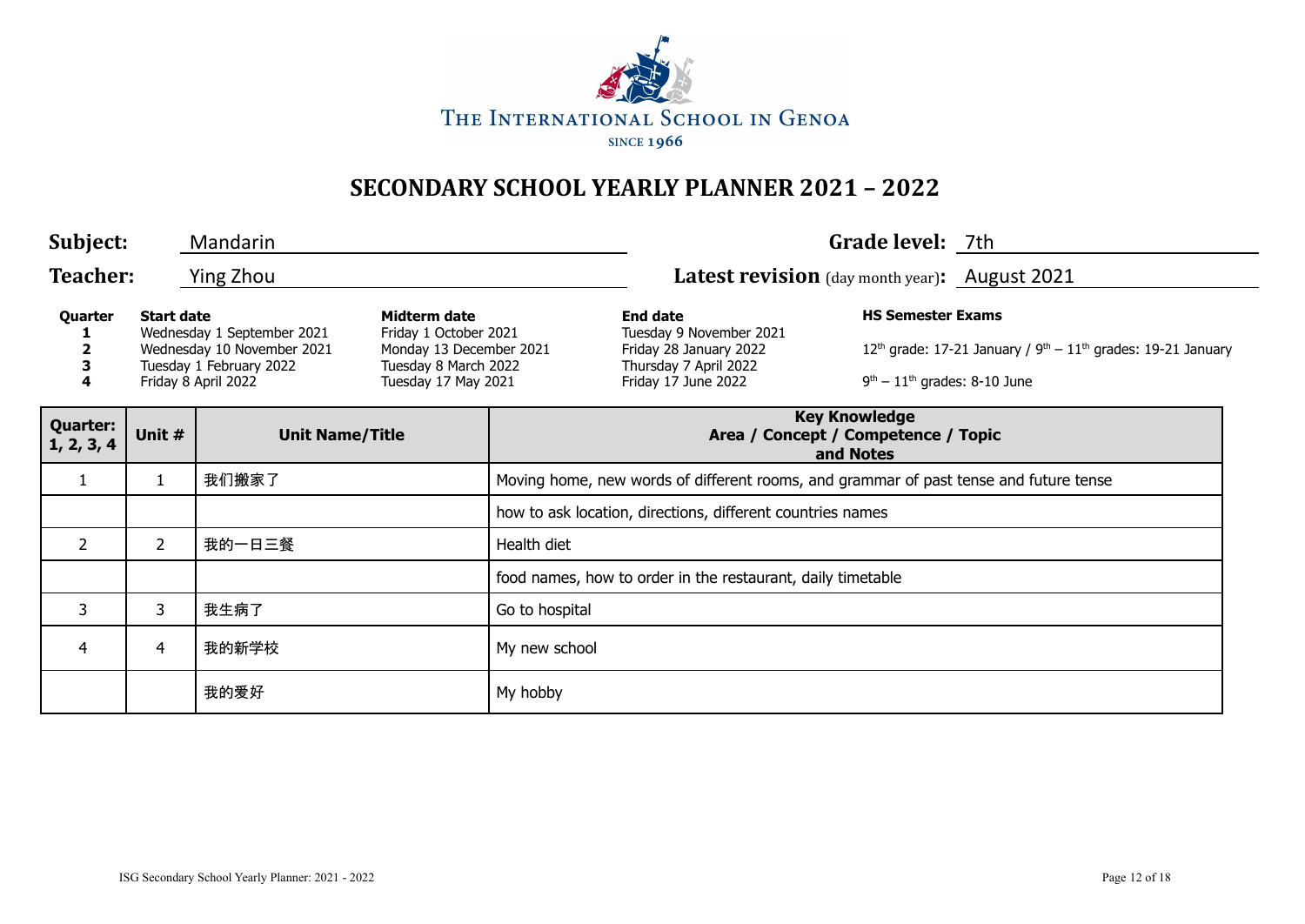

| Subject:                                   |                   | Spanish                                                                                                                                                                                                                              |  |                                                                                                                                                                                                                                                                    |                                                                                                                                                                                                                                                   | Grade level: 7th |                                                                                                    |  |
|--------------------------------------------|-------------------|--------------------------------------------------------------------------------------------------------------------------------------------------------------------------------------------------------------------------------------|--|--------------------------------------------------------------------------------------------------------------------------------------------------------------------------------------------------------------------------------------------------------------------|---------------------------------------------------------------------------------------------------------------------------------------------------------------------------------------------------------------------------------------------------|------------------|----------------------------------------------------------------------------------------------------|--|
| <b>Teacher:</b>                            |                   | ROSSI, Laura                                                                                                                                                                                                                         |  |                                                                                                                                                                                                                                                                    | <b>Latest revision</b> (day month year): September 2021                                                                                                                                                                                           |                  |                                                                                                    |  |
| <b>Quarter</b><br>$\overline{2}$<br>3<br>4 | <b>Start date</b> | <b>Midterm date</b><br>Wednesday 1 September 2021<br>Friday 1 October 2021<br>Wednesday 10 November 2021<br>Monday 13 December 2021<br>Tuesday 1 February 2022<br>Tuesday 8 March 2022<br>Tuesday 17 May 2021<br>Friday 8 April 2022 |  |                                                                                                                                                                                                                                                                    | <b>HS Semester Exams</b><br><b>End date</b><br>Tuesday 9 November 2021<br>Friday 28 January 2022<br>Thursday 7 April 2022<br>Friday 17 June 2022                                                                                                  |                  | $12th$ grade: 17-21 January / $9th - 11th$ grades: 19-21 January<br>$9th - 11th$ grades: 8-10 June |  |
| <b>Quarter:</b><br>1, 2, 3, 4              | Unit #            | <b>Unit Name/Title</b>                                                                                                                                                                                                               |  |                                                                                                                                                                                                                                                                    | <b>Key Knowledge</b><br>Area / Concept / Competence / Topic<br>and Notes                                                                                                                                                                          |                  |                                                                                                    |  |
| 1                                          | 1                 | Así soy yo en mi tiempo libre                                                                                                                                                                                                        |  | Students will talk about their daily routine, their free time, weekend activities, seasons, the<br>$\bullet$<br>weather, clothing.<br>Students will be able to:<br>○ Understand and use accurate vocabulary related to free time, seasons, weather and<br>fashion. |                                                                                                                                                                                                                                                   |                  |                                                                                                    |  |
| $\overline{2}$                             | $\overline{2}$    | Un mosaico de tradiciones y<br>celebraciones                                                                                                                                                                                         |  |                                                                                                                                                                                                                                                                    | Students will learn about celebrations and traditions of the Hispanic speaking world, festivals<br>and traditional foods.<br>Students will be able to:<br>talk about celebrations and traditions and make comparisons between different cultures. |                  |                                                                                                    |  |
| 3                                          | 3                 | La vida sana<br>$\circ$<br>$\bigcirc$                                                                                                                                                                                                |  |                                                                                                                                                                                                                                                                    | This unit looks into the human body, emotions and healthy lifestyles.<br>Students will be able to:<br>talk about healthy foods and lifestyles<br>make suggestions to have a balanced emotional and physical health                                |                  |                                                                                                    |  |
| 4                                          | 4                 | Las lenguas de mi vida                                                                                                                                                                                                               |  | $\bullet$<br>$\circ$<br>$\circ$                                                                                                                                                                                                                                    | This unit looks into different languages, personal and cultural expressions.<br>Students will be able to:<br>understand texts about the evolution of languages<br>know and appreciate Hispanic countries' linguistic diversity                    |                  |                                                                                                    |  |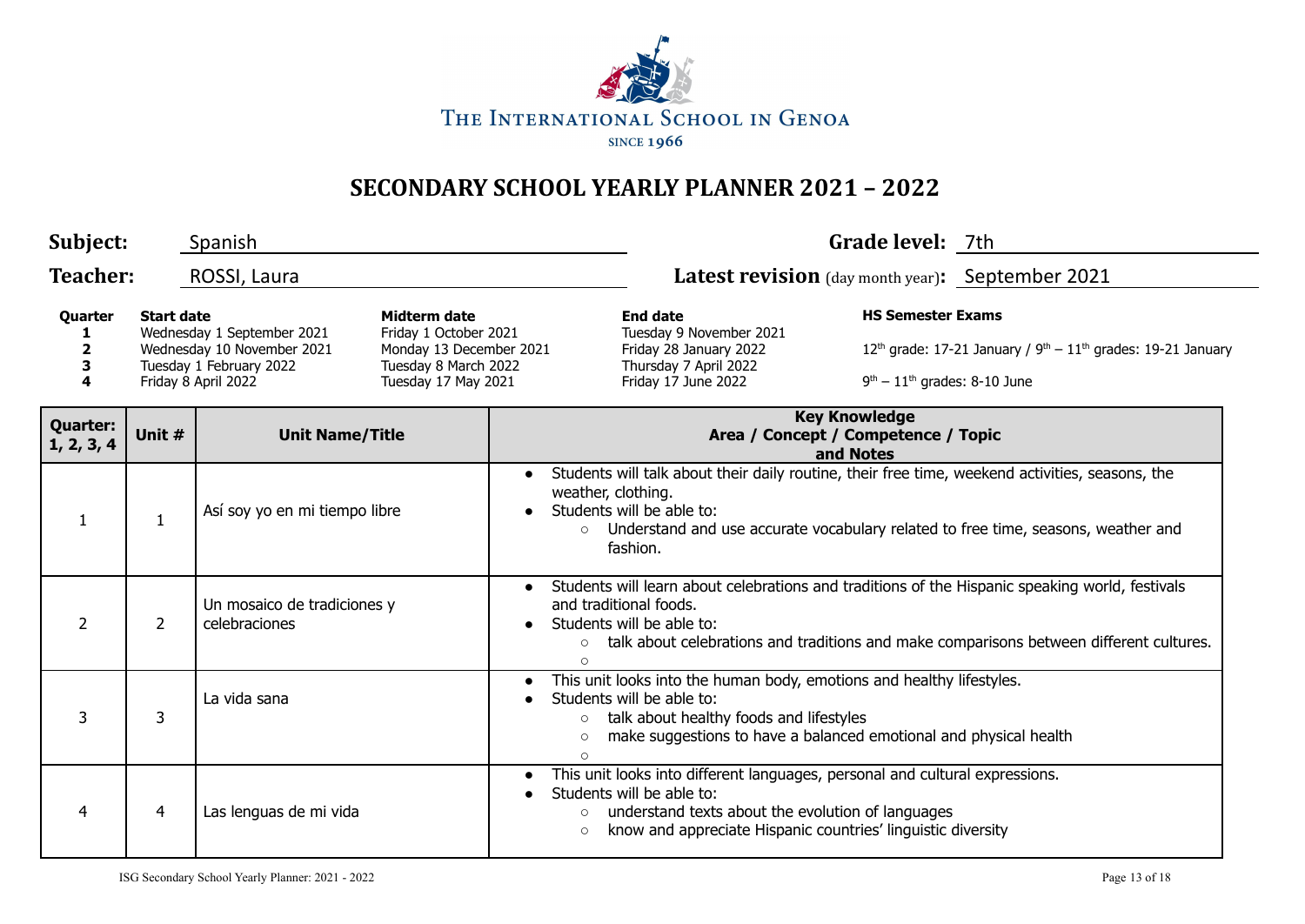

| Subject:                      |                                                                                                                                                                                                                                                    | Tecnologia                        |  |                                                                                                                      |                                                                                       | Grade level: $7th$ Y                                                       |  |  |
|-------------------------------|----------------------------------------------------------------------------------------------------------------------------------------------------------------------------------------------------------------------------------------------------|-----------------------------------|--|----------------------------------------------------------------------------------------------------------------------|---------------------------------------------------------------------------------------|----------------------------------------------------------------------------|--|--|
| <b>Teacher:</b>               |                                                                                                                                                                                                                                                    | Valeria De Simoni                 |  |                                                                                                                      |                                                                                       | Latest revision (day month year): 26 <sup>th</sup> August 2021             |  |  |
| Quarter                       | Midterm date<br><b>Start date</b><br>Wednesday 1 September 2021<br>Friday 1 October 2021<br>Wednesday 10 November 2021<br>Monday 13 December 2021<br>Tuesday 8 March 2022<br>Tuesday 1 February 2022<br>Friday 8 April 2022<br>Tuesday 17 May 2021 |                                   |  | <b>End date</b><br>Tuesday 9 November 2021<br>Friday 28 January 2022<br>Thursday 7 April 2022<br>Friday 17 June 2022 | <b>HS Semester Exams</b><br>$9th - 11th$ grades: 8-10 June                            | 12 <sup>th</sup> grade: 17-21 January / $9th - 11th$ grades: 19-21 January |  |  |
| <b>Quarter:</b><br>1, 2, 3, 4 | Unit #                                                                                                                                                                                                                                             | <b>Unit Name/Title</b>            |  | <b>Key Knowledge</b><br>Area / Concept / Competence / Topic<br>and Notes                                             |                                                                                       |                                                                            |  |  |
|                               | $\mathbf{1}$                                                                                                                                                                                                                                       | Introduzione al disegno tecnico   |  | Approfondimento dell'uso degli strumenti da disegno. Ingrandimento e riduzione in scala.                             |                                                                                       |                                                                            |  |  |
|                               | $\mathbf{2}^{\prime}$                                                                                                                                                                                                                              | Tecnologie edilizie               |  |                                                                                                                      | Le tecniche di costruzione e i materiali per costruire. Il cemento e i suoi utilizzi. |                                                                            |  |  |
| $\overline{2}$                | 3                                                                                                                                                                                                                                                  | Le strutture edilizie             |  | La struttura portante di un edificio e gli elementi non portanti.                                                    |                                                                                       |                                                                            |  |  |
| $\overline{2}$                | 4                                                                                                                                                                                                                                                  | La progettazione di un'abitazione |  | La forma edilizia. La domotica e la casa intelligente. La bioarchitettura                                            |                                                                                       |                                                                            |  |  |
| 3                             | 5                                                                                                                                                                                                                                                  | La citta'                         |  | La città e il suo territorio. Pianificare una città. Le infrastrutture tecniche.                                     |                                                                                       |                                                                            |  |  |
| 4                             | 6                                                                                                                                                                                                                                                  | La città                          |  | Lo spazio abitabile. Progettazione e realizzazione di un<br>appartamento                                             |                                                                                       |                                                                            |  |  |
| 1,2,3,4                       |                                                                                                                                                                                                                                                    | Disegno tecnico                   |  | Le proiezioni ortogonali.                                                                                            |                                                                                       |                                                                            |  |  |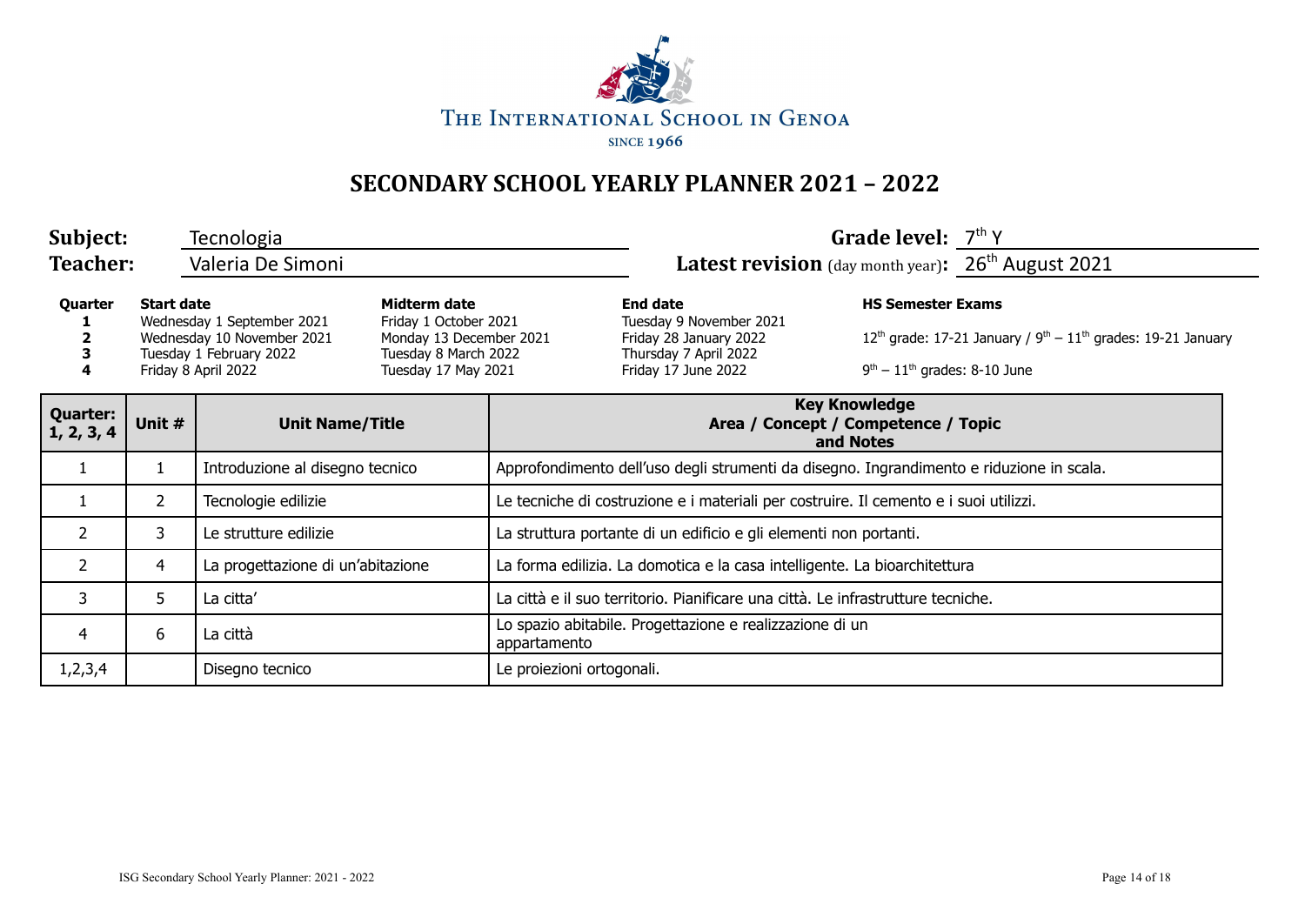

| Subject:                                                                                                                                        |                | Drama                                                                                                           |  |                                                                                                                      |                                                                                               | Grade level: 7 <sup>th</sup> Grade                               |  |  |
|-------------------------------------------------------------------------------------------------------------------------------------------------|----------------|-----------------------------------------------------------------------------------------------------------------|--|----------------------------------------------------------------------------------------------------------------------|-----------------------------------------------------------------------------------------------|------------------------------------------------------------------|--|--|
| <b>Teacher:</b>                                                                                                                                 |                | Dario Polmonari                                                                                                 |  | Latest revision (day month year): 26 <sup>th</sup> August 2021                                                       |                                                                                               |                                                                  |  |  |
| <b>Start date</b><br>Quarter<br>Wednesday 1 September 2021<br>Wednesday 10 November 2021<br>Tuesday 1 February 2022<br>4<br>Friday 8 April 2022 |                | Midterm date<br>Friday 1 October 2021<br>Monday 13 December 2021<br>Tuesday 8 March 2022<br>Tuesday 17 May 2021 |  | <b>End date</b><br>Tuesday 9 November 2021<br>Friday 28 January 2022<br>Thursday 7 April 2022<br>Friday 17 June 2022 | <b>HS Semester Exams</b><br>$9th - 11th$ grades: 8-10 June                                    | $12th$ grade: 17-21 January / $9th - 11th$ grades: 19-21 January |  |  |
| <b>Quarter:</b><br>1, 2, 3, 4                                                                                                                   | Unit #         | <b>Unit Name/Title</b>                                                                                          |  | <b>Key Knowledge</b><br>Area / Concept / Competence / Topic<br>and Notes                                             |                                                                                               |                                                                  |  |  |
| 1                                                                                                                                               | 1              | Basics of theatre                                                                                               |  | What is a theatre, what is drama, why it is important for a society                                                  |                                                                                               |                                                                  |  |  |
| 1                                                                                                                                               | $\overline{2}$ | Elements of theatre                                                                                             |  | Exercise aimed to build confidence, to create a sense of a group, to fight judgment, to trust others                 |                                                                                               |                                                                  |  |  |
| 1                                                                                                                                               | 3              | History of theatre Greek                                                                                        |  | History of theatre Greek (tragedy vs comedy)                                                                         |                                                                                               |                                                                  |  |  |
| 1                                                                                                                                               | 4              | ELement of acting                                                                                               |  | Learn how to read for an audience, to stay on stage and successfully be in a character                               |                                                                                               |                                                                  |  |  |
| 1                                                                                                                                               | 5              | learn how to read for an audience                                                                               |  | To stay on stage and successfully be in a character                                                                  |                                                                                               |                                                                  |  |  |
| $\overline{2}$                                                                                                                                  | 6              | Genres                                                                                                          |  | Learn differences between tragedy, comedy, farce, opera                                                              |                                                                                               |                                                                  |  |  |
| $\overline{2}$                                                                                                                                  | 7              | Narration                                                                                                       |  | Narration from the narration of few stories read it in class, create a performance                                   |                                                                                               |                                                                  |  |  |
| 3                                                                                                                                               | 8              | History of theatre II                                                                                           |  | Shakespeare, Chekov, Brecht, Pirandello, Goldoni                                                                     |                                                                                               |                                                                  |  |  |
| 3                                                                                                                                               | 9              | Elements of acting II                                                                                           |  | practicing scene from famous plays                                                                                   |                                                                                               |                                                                  |  |  |
| 4                                                                                                                                               | 10             | Build a character                                                                                               |  | How to build a character                                                                                             |                                                                                               |                                                                  |  |  |
| 4                                                                                                                                               | 11             | Project                                                                                                         |  |                                                                                                                      | Final project based on knowledge from other units, build a performance based on a famous play |                                                                  |  |  |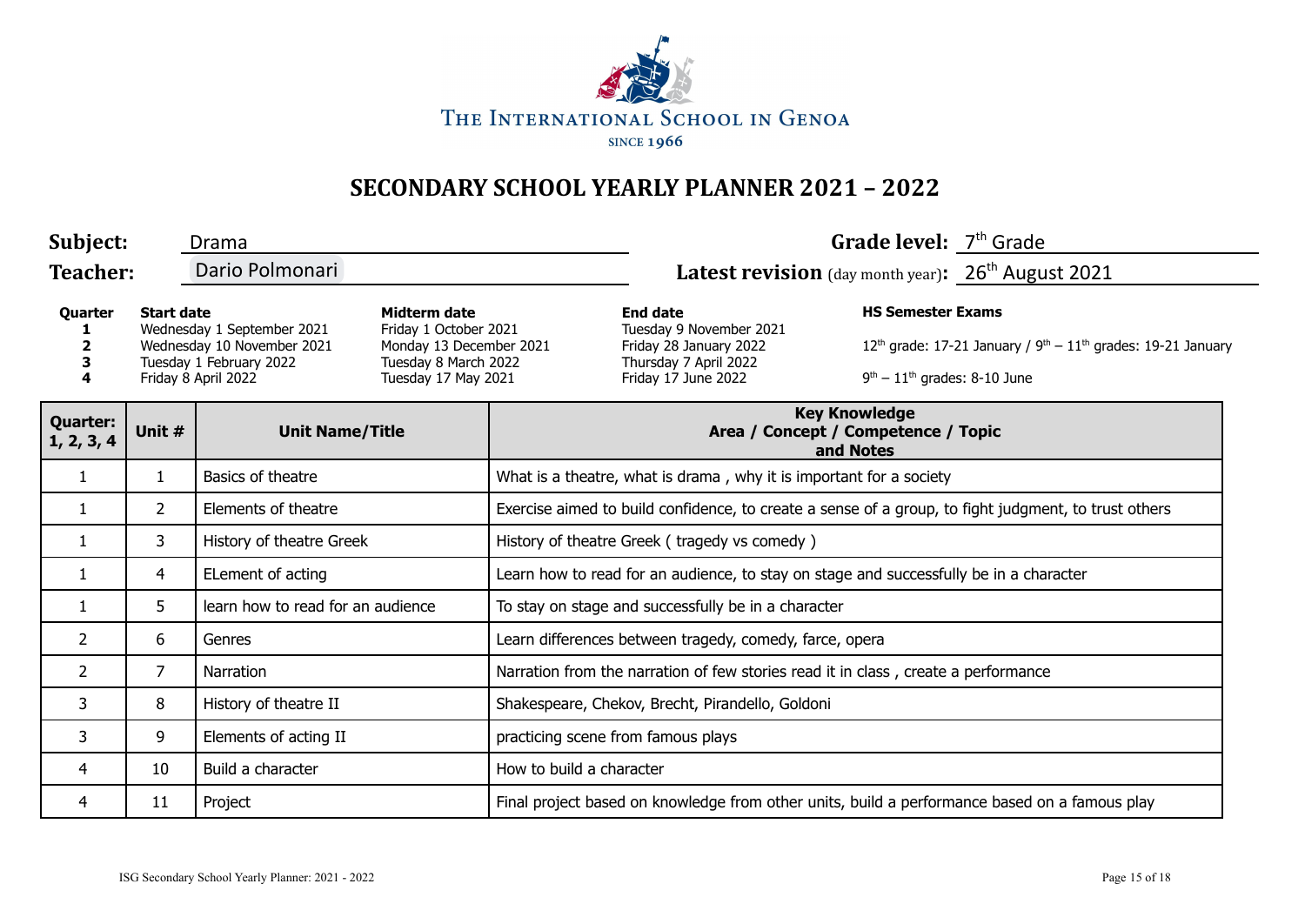

| Subject:                      |                                  | Science                                                                                                                                                                                                                       |                                                                          |                                                         |                                                                                                                                                                                    | Grade level: 7                                     |                                                                                                           |  |
|-------------------------------|----------------------------------|-------------------------------------------------------------------------------------------------------------------------------------------------------------------------------------------------------------------------------|--------------------------------------------------------------------------|---------------------------------------------------------|------------------------------------------------------------------------------------------------------------------------------------------------------------------------------------|----------------------------------------------------|-----------------------------------------------------------------------------------------------------------|--|
| <b>Teacher:</b>               | Christina Koprowicz              |                                                                                                                                                                                                                               |                                                                          |                                                         |                                                                                                                                                                                    | Latest revision (day month year): 31st August 2021 |                                                                                                           |  |
| <b>Start date</b><br>Quarter  |                                  | Midterm date<br>Wednesday 1 September 2021<br>Friday 1 October 2021<br>Wednesday 10 November 2021<br>Monday 13 December 2021<br>Tuesday 1 February 2022<br>Tuesday 8 March 2022<br>Friday 8 April 2022<br>Tuesday 17 May 2021 |                                                                          |                                                         | <b>HS Semester Exams</b><br><b>End date</b><br>Tuesday 9 November 2021<br>Friday 28 January 2022<br>Thursday 7 April 2022<br>$9th - 11th$ grades: 8-10 June<br>Friday 17 June 2022 |                                                    | 12 <sup>th</sup> grade: 17-21 January / $9th - 11th$ grades: 19-21 January                                |  |
| <b>Quarter:</b><br>1, 2, 3, 4 | Unit #<br><b>Unit Name/Title</b> |                                                                                                                                                                                                                               | <b>Key Knowledge</b><br>Area / Concept / Competence / Topic<br>and Notes |                                                         |                                                                                                                                                                                    |                                                    |                                                                                                           |  |
|                               | $\mathbf{1}$                     | Body organisation                                                                                                                                                                                                             |                                                                          | Cells. Tissues. Organs. Organ systems.                  |                                                                                                                                                                                    |                                                    |                                                                                                           |  |
|                               | $\overline{2}$                   | Digestive system                                                                                                                                                                                                              |                                                                          | Digestive processes and healthy diet.                   |                                                                                                                                                                                    |                                                    |                                                                                                           |  |
|                               | 3                                | <b>Nutrition</b>                                                                                                                                                                                                              |                                                                          | Carbohydrates. Lipids. Proteins. Vitamins and Minerals. |                                                                                                                                                                                    |                                                    |                                                                                                           |  |
|                               | 4                                | Excretory system                                                                                                                                                                                                              |                                                                          | Filtration of wastes, Excretion, Homeostasis,           |                                                                                                                                                                                    |                                                    |                                                                                                           |  |
|                               | 5.                               | Genetics                                                                                                                                                                                                                      |                                                                          | probability and punnett squares.                        |                                                                                                                                                                                    |                                                    | Cell division. Interphase. Mitosis and cytokinesis. Mendel's experiments. Recessive and dominant alleles, |  |
|                               | 6                                | Chemical reactions                                                                                                                                                                                                            |                                                                          |                                                         | Atomic structure. Periodic table. Chemical reactions. Balancing chemical equations.                                                                                                |                                                    |                                                                                                           |  |
|                               | $\overline{7}$                   | Convection and plate tectonics                                                                                                                                                                                                |                                                                          |                                                         | Plate tectonics. Earth's interior. Convection and the mantle, volcanoes and earthquakes.                                                                                           |                                                    |                                                                                                           |  |
|                               | 8                                | Solar system                                                                                                                                                                                                                  |                                                                          | system.                                                 |                                                                                                                                                                                    |                                                    | Models for the solar system. The characteristics of the inner and outer planets, exploration of the solar |  |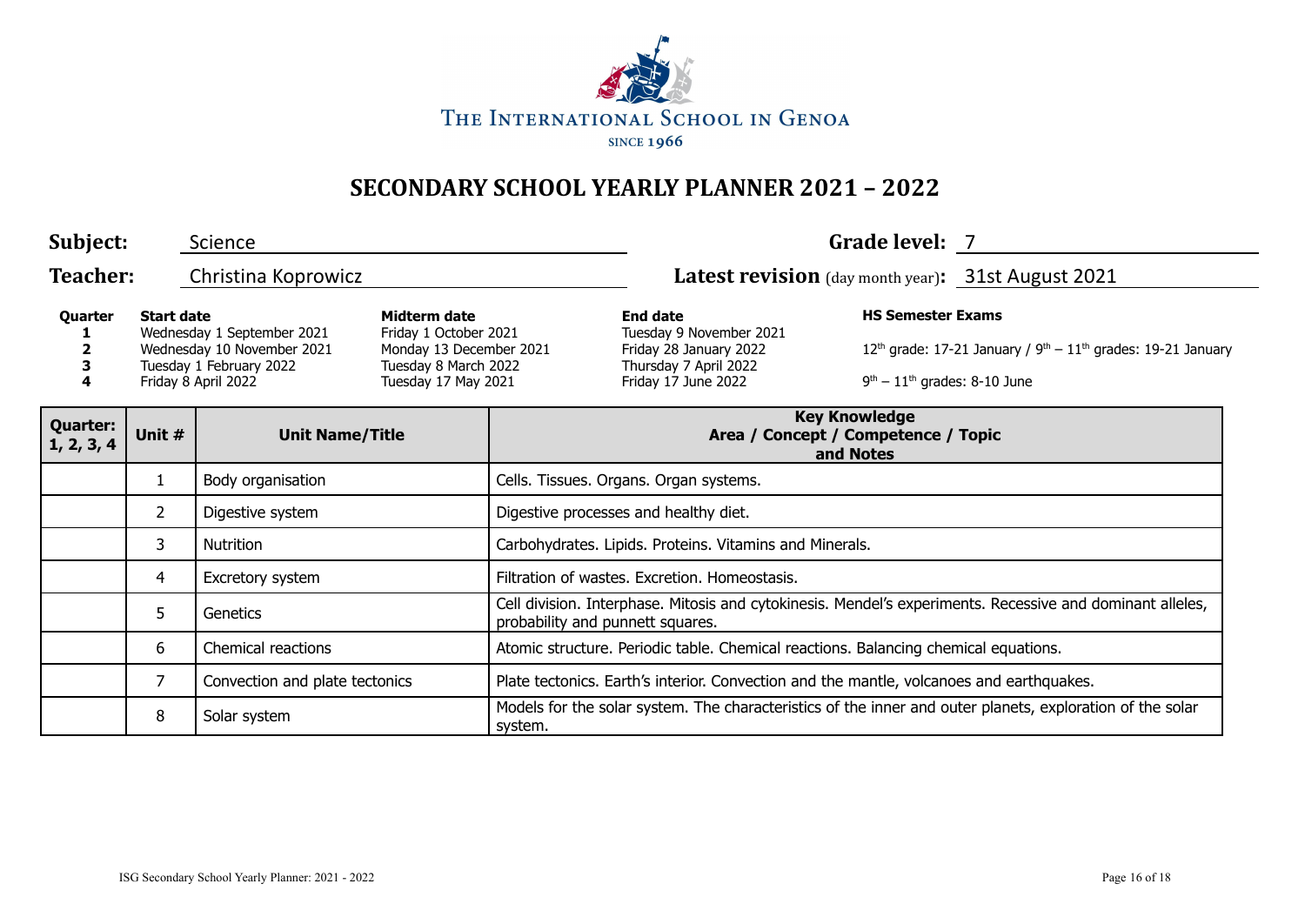

| Subject:                      |                                                                                                                                 | Technology                                                                                                                                      |                                                                                                                 |                                                                                                                                                                                        |                                                                                                                      | Grade level: 7                                             |                                                                                                           |  |
|-------------------------------|---------------------------------------------------------------------------------------------------------------------------------|-------------------------------------------------------------------------------------------------------------------------------------------------|-----------------------------------------------------------------------------------------------------------------|----------------------------------------------------------------------------------------------------------------------------------------------------------------------------------------|----------------------------------------------------------------------------------------------------------------------|------------------------------------------------------------|-----------------------------------------------------------------------------------------------------------|--|
| <b>Teacher:</b>               |                                                                                                                                 | Christina Koprowicz                                                                                                                             |                                                                                                                 |                                                                                                                                                                                        |                                                                                                                      |                                                            | Latest revision (day month year): 31st August 2021                                                        |  |
| Quarter                       | <b>Start date</b><br>Wednesday 1 September 2021<br>Wednesday 10 November 2021<br>Tuesday 1 February 2022<br>Friday 8 April 2022 |                                                                                                                                                 | Midterm date<br>Friday 1 October 2021<br>Monday 13 December 2021<br>Tuesday 8 March 2022<br>Tuesday 17 May 2021 |                                                                                                                                                                                        | <b>End date</b><br>Tuesday 9 November 2021<br>Friday 28 January 2022<br>Thursday 7 April 2022<br>Friday 17 June 2022 | <b>HS Semester Exams</b><br>$9th - 11th$ grades: 8-10 June | $12th$ grade: 17-21 January / $9th - 11th$ grades: 19-21 January                                          |  |
| <b>Quarter:</b><br>1, 2, 3, 4 | Unit #                                                                                                                          | <b>Unit Name/Title</b>                                                                                                                          |                                                                                                                 | <b>Key Knowledge</b><br>Area / Concept / Competence / Topic<br>and Notes                                                                                                               |                                                                                                                      |                                                            |                                                                                                           |  |
|                               |                                                                                                                                 | Personal calendar and referencing                                                                                                               |                                                                                                                 | Characteristics of a calendar. Use of appropriate software to create a personal calendar that contains<br>text, graphics and important dates. Bibliography and referencing techniques. |                                                                                                                      |                                                            |                                                                                                           |  |
| $\overline{2}$                | $\overline{2}$                                                                                                                  | How can we design products to support<br>someone with limited mobility                                                                          |                                                                                                                 | Ergonomics. Assistive technology. Biomechanics. Innovative products. Prototypes and final products.                                                                                    |                                                                                                                      |                                                            |                                                                                                           |  |
| 3                             | 3                                                                                                                               | How can we provide access to clean<br>water for all?                                                                                            |                                                                                                                 | Explore ways designers can improve access to clean water. Take action by designing a solution to<br>provide access to clean water.                                                     |                                                                                                                      |                                                            |                                                                                                           |  |
| 4                             | $\overline{4}$                                                                                                                  | How can we make a toy/digital game to<br>improve the life of a child in need<br>(homeless, refugee, disability or<br>dysfunctional background). |                                                                                                                 |                                                                                                                                                                                        | to 3D printing, laser cutting and digital game design programs.                                                      |                                                            | Non-profit organisations. Children with needs. Orthographic and isometric design. Sketching. Basic skills |  |